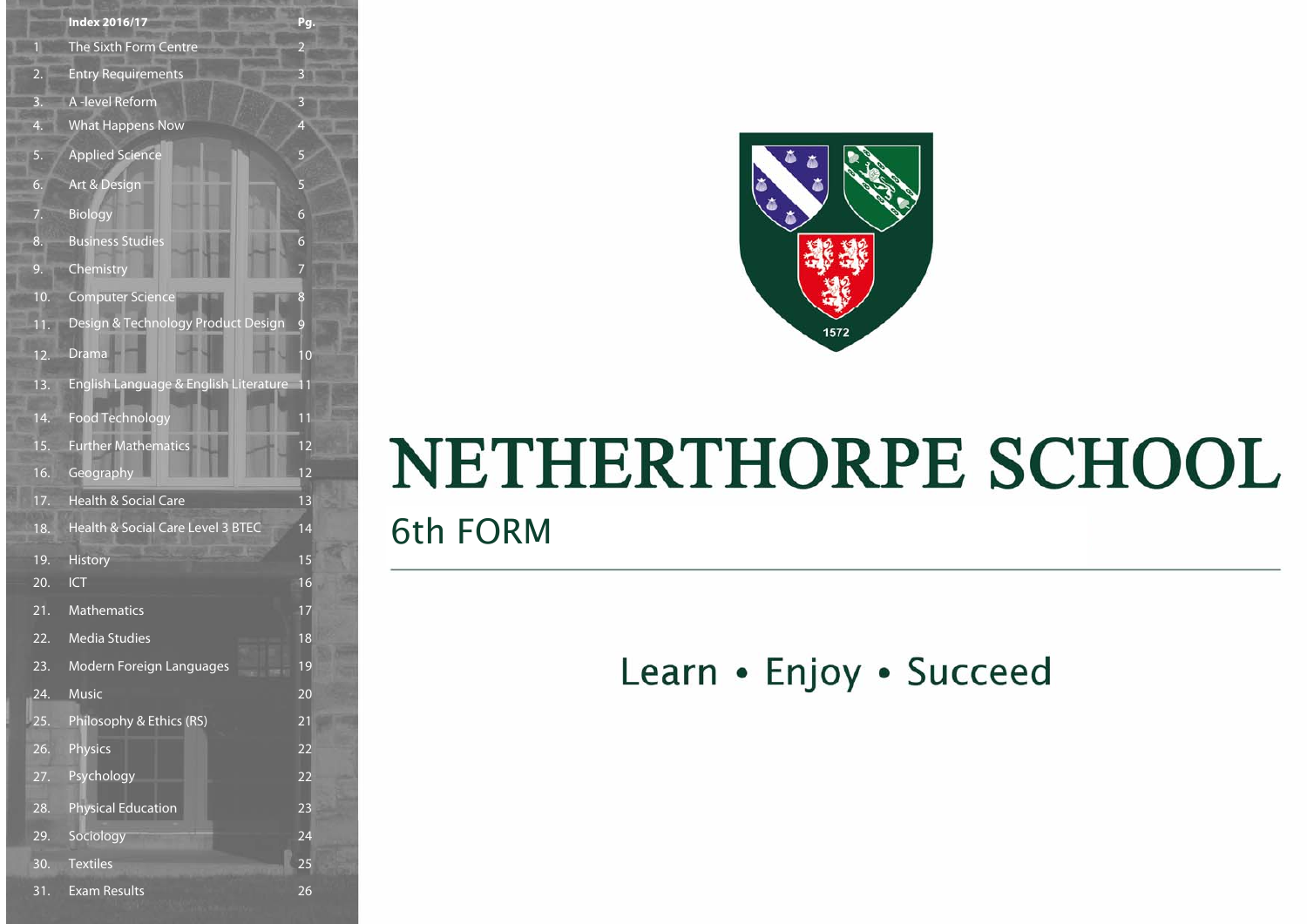# **1. The Sixth Form Centre**

The Sixth Form Centre at Netherthorpe School offers the opportunity for successful study for one or two years, in a vibrant, purposeful and welcoming community. The school has a long tradition of successful teaching and learning and yet continues to develop in response to the needs of our changing society.

Netherthorpe has a medium sized Sixth Form with approximately 170 students in Y12 and 130 in Y13. Our staff and students are friendly and welcome new students to the school. The atmosphere at Netherthorpe is a very positive, supportive one and we provide many opportunities for Sixth Form students.

We set high standards of dress, work ethic and conduct and we expect our Sixth Formers to be role models for the rest of the school.

We hope prospective Sixth Formers and their parents will find this prospectus helpful in planning for the future and we look forward to welcoming you to Netherthorpe.

#### **1.1 We Have a Lot to Offer**

We have courses suitable for a wide range of interests and abilities. Information about all the subjects offered is included in this Prospectus.

Students considering Post 16 study need to make careful and informed choices. There are many good reasons for progressing into the Sixth Form at Netherthorpe.

- $\bullet$  The staff have considerable experience of the approach required for study at this Level and we are proud of the results achieved by former students. In addition, students have easy access to staff if they need extra help.
- $\bullet$  A team of tutors guide Sixth Form students throughout their time at the Sixth Form Centre. This includes both personal and academic support; it begins with the original choice of courses and continues as their progress is monitored throughout the Sixth Form and beyond.
- $\bullet$  The Sixth Form Centre is a friendly, lively community based in one part of the school. Sixth Form students have exclusive use of 2 common rooms with kitchens and a computer suite/ study room. In addition to this they can use the canteen all day as a study area with light refreshments available to purchase.
- $\bullet$  There are many opportunities to become involved in the wider life of the school. Examples are organising charity discos, working with younger students and taking on the role of Prefect. In addition, students are encouraged to participate in other activities such as debating, drama and musical productions, sports competitions, volunteering and work experience. Every student who joins the school is placed into one of three houses, which compete throughout the year to win the Rose Bowl. House events range from sports through to quizzes. The Sixth Form Committee allows students to express their views and

discuss issues of concern. Each student group is represented and there are regular meetings.

#### **1.2 Support**

- $\bullet$  If difficulties do arise we have a strong pastoral system to support students and a very clear behaviour management structure to enable students to succeed.
- $\bullet$  Parents receive regular information about effort and attainment, and we strongly encourage attendance at parents' evenings. If problems are apparent we work closely with parents to resolve them. In this way we keep to a minimum the number of students who are unable to continue in the Sixth Form.
- $\bullet$  Some Sixth Form students will be eligible for the government Sixth Form bursary; this includes payments at various intervals throughout the course. This is paid externally but students must fulfil certain conditions to gain the money.

#### **1.3 Progression**

The Sixth Form Centre is a stepping stone to further opportunities. Wherever possible it is useful to have a goal in mind from the outset, enabling us to advise you about your choice of subjects and entry requirements for particular occupations or courses. It is also possible for students to enquire directly about these requirements.

Each year many of our students move into Higher Education, and a large number of students are now studying at the most competitive universities including Oxford and Cambridge. We also have students who are successful in securing apprenticeships with top employers such as Rolls Royce, Nat West and Bowmer and Kirkland or who move onto foundation courses or into employment.

Whichever route students may wish to follow, a Higher Education and Careers Programme is organised to offer guidance and support when making these crucial decisions. All students who apply to university are asked to nominate a mentor (from the teaching staff). This mentor provides one-to-one support through the application process. Senior staff are available to offer additional support and guidance. Students not wishing to progress to university will also be mentored by staff to ensure that they find the most appropriate next step for them, and a dedicated careers team are on hand to help with CV's and job/apprenticeship applications.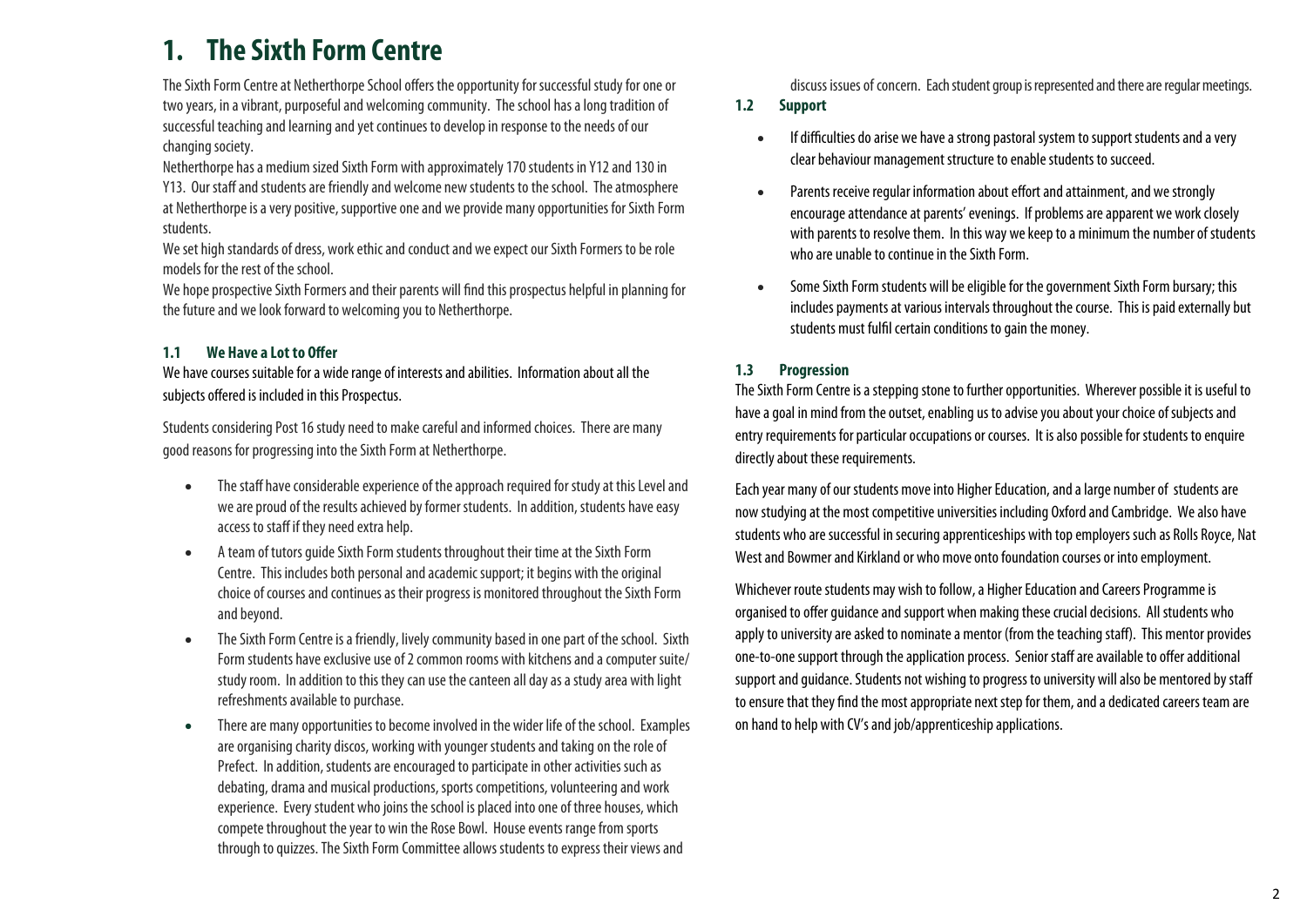### **2. Entry Requirements**

Our students follow two year advanced courses with most students studying three subjects at AS Level in Y12, although some students do study four. Careful thought is needed when choosing subjects. Students will find A Level far more demanding than GCSE and unless a good grade is gained at GCSE students will find the demands too hard to meet.

The basic requirements for entry to Y12 to study A Levels are 5 higher grade passes (A\* to C) in traditional GCSE subjects including either English Language or Maths. These are **the minimum requirements** if a student is to have a reasonable chance of gaining pass grades at A Level. We recommend at least five As before beginning a full course of four AS Levels.

To study the BTEC L3 course in Health and Social Care, four higher grade passes (A\* to C) in traditional GCSE subjects including either English Language or Maths is required. Please note the following:

- $\bullet$  In order to study Mathematics, or a separate science students must have gained at least a B grade in Maths and Double Science at GCSE.
- $\bullet$  To study Further Maths students must have at least a grade A in Maths and must study it alongside 3 A-levels, one of which has to be Maths.
- $\bullet$  To study a Modern Foreign Language students must have at least a B in that subject at GCSE
- $\bullet$  While BTEC qualifications obtained in Year 11 are useful qualifications for students following certain pathways, we do not believe they prepare students well for A Level study. **Therefore we only count one BTEC or OCR National qualification at merit or distinction Level in the five A\* to C entry requirement (or four A\* to C entry requirement for L3 BTEC).**
- $\bullet$  Any students who do not achieve at least a grade C in GCSE English Language or Maths will have to re-sit that GCSE during Y12.
- $\bullet$  Students will not be allowed to study an A level in any subject that they get lower than grade C for at GCSE.

# **3. A Level Reform**

The government are in the process of reforming A levels to make them linear courses. This means that whilst AS exams are still available in most courses, they no longer contribute to the final A level grade. From September 2016 all subjects except Maths, Further Maths, HSc, ICT, Product Design, Textiles, Applied Science, Media Studies and Food follow the new linear program

Please contact us for further information if you are unsure about what this means.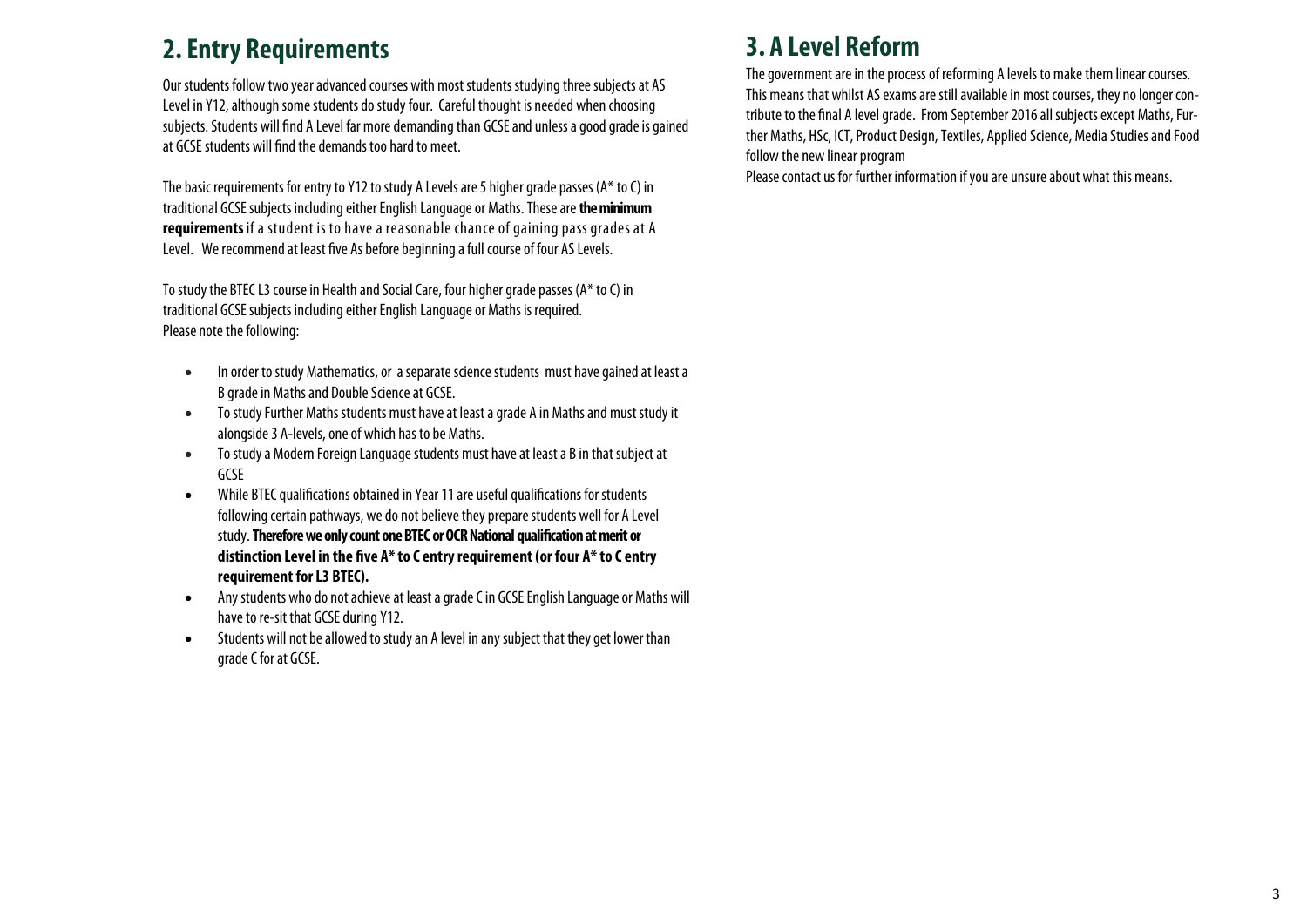### **4. What Happens Now**

We hope that you will want to join us in 2016. The first step is to fill in the application form and return it to us before the deadline of 29th January 2016. All applications are acknowledged.

After the application deadline all students will be invited to attend a short informal meeting. This is an opportunity to discuss option choices and to confirm that Netherthorpe is indeed the best place for you to study. You will be asked to bring a copy of your most recent school report to the meeting so that we can look at your effort grades, attendance record and predicted GCSE results. As well as an opportunity for us to find out about you, it is your chance to ask questions about us. After we have met all applicants we write to all students offering conditional places.

#### Sixth Form Oversubscription Criteria

In the event of more than 80 external students applying for admission to Year 12 (and the total overall figure of 180 has been exceeded) the following oversubscription criteria will be applied:

- 1. Looked After children and previously Looked After Children who meet the academic criteria detailed above.
- 2. Children whose statement of Special Educational Needs or Education and Health Care Plan names Netherthorpe School and who meet the academic criteria detailed above.
- 3. Children who meet the academic criteria detailed above and are not living in the normal area served by school but have a sibling who is attending the school at the time of application and admission, see note (2) above for definition of sibling.
- 4. External applicants from Springwell Community College, Heritage High School, The Bolsover School and Hasland Hall Community School. Where there still remains too many applicants for the number of places priority will be given to those with the strongest predicted (and achieved) grades from the above schools.
- 5. All other children not eligible under the above criteria.

**Tiebreaker**:Students whose homes are nearest the school measured in a straight line using Ordnance Survey address point data. Distances measured from a defined point within the student's home to a defined point within the school as specified by Ordnance Survey.

#### **Appeals at 16**

Parents of students and students themselves not offered a place in the Sixth Form have a right of appeal either together or separately. Details regarding appeals will be sent in a letter.

All students who are offered a place will be invited to attend an induction day on Friday 1st July where they will have some taster lessons in their chosen A Levels, and take part in a range of team building activities. This in an excellent opportunity for applicants to find out more about the subjects they are thinking of studying, to get to know some of the staff and other students and to familiarise themselves with the school. A Level subject choices can be changed on this day, and at interview following results day if required.

We obviously wish you every success in your GCSE's and you will have a further interview just after results day in August to confirm your results and subject choices. We then look forward to welcoming you to the Sixth Form Centre in September 2016.

#### **A FEW DIARY DATES**

Friday 29th January 2016 Deadline for applications. elsewhere Friday 1st July 2016 Y12 Induction Day erthorpe students Tuesday 6th September 2016 Sixth Form New Term.

Monday 8th February-4th March 2016 Interviews-during school time for Netherthorpe students. The students of the students from the students from the students from the students from the students from the students from the students from the students from the students of the students of the students of the

Thursday 25th August 2016 GCSE Results followed by Interviews for Neth-Friday 26th August 2016 Interviews for students from other schools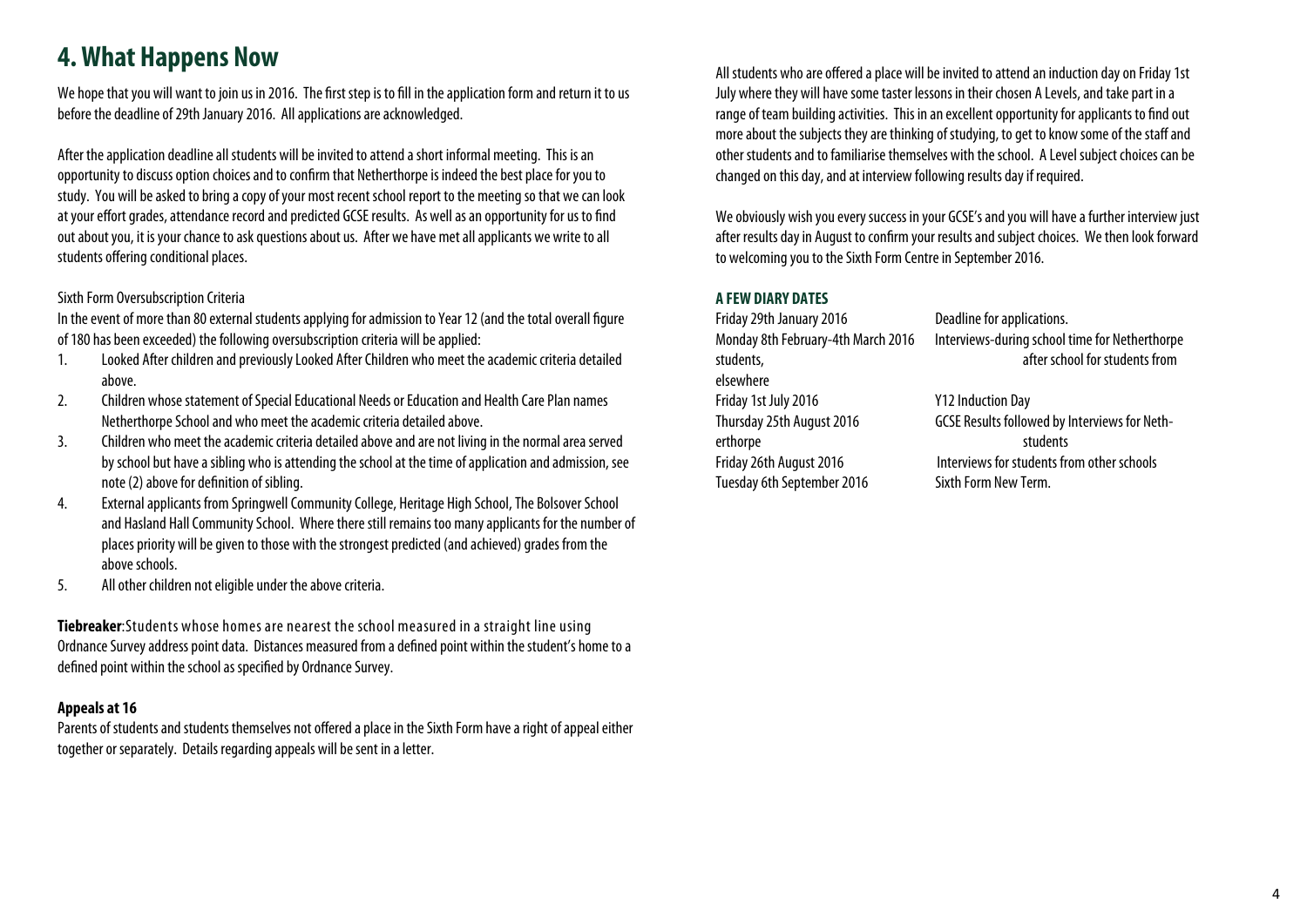# **5. Applied Science 6. Art & Design**

The Applied Science course aims to develop the knowledge and skills students need to understand how science is used in business and industry. Students increase their knowledge of human biology and wave physics. They develop their practical skills, their ability to follow particle procedures, complete risk analysis and process data. They will expand their research and reporting skills as they investigate the use of science in a range of businesses and they will examine energy use.

#### **WHAT QUALIFICATIONS AND SKILLS DO I NEED TO BE ON THIS COURSE?**

Students will need to satisfy the basic entry criteria for the Sixth Form. Students also need to have an interest and enthusiasm for Science, and have achieved a minimum grade C in two or more Science GCSE's or a Merit in two BTEC Applied Sciences.

#### **WHAT IS THE COURSE CONTENT?**

Each year there are two coursework units which contribute 33% each to the overall mark and one examined unit. In year 12 the examined unit content covers monitoring of the human body, while in year 13 the examined content covers working waves.

Students also need to carry out several assessed practical procedures, data analysis and produce reports on their findings. They will investigate 4 businesses that use science and one business's energy policy

#### **HOW IS THE COURSE ASSESSED?**

#### **The information below is based on the OCR Applied Science course.**

- **AS Level** Unit 1 Coursework Portfolio
- Unit 2 Coursework Portfolio
	- Unit 3 Written Paper
- **A2 Level** 2 coursework portfolio modules will be taken in addition to 1 written paper.

#### **WHAT SORT OF WORK WILL I BE EXPECTED TO DO?**

Work independently to produce detailed and thorough research, carry out practical work methodically and precisely, and study the content required for the examined unit.

Please note this is the last year this qualification is available (OCR is no longer running the course) which means there would be no opportunity to retake any AS level modules in year 13.

#### **WHAT QUALIFICATIONS DO I NEED TO BE ON THIS COURSE?**

Students should have a GCSE grade A\* to C in Art, and should possess good drawing skills. A good standard of English is also essential in order to undertake the written study and critical Art History and analysis section. The subject is very time consuming and students must be prepared to work outside lessons and at home on a regular basis.

#### **WHAT IS THE COURSE CONTENT?**

You will be encouraged to work in a variety of media and styles in your practical work - drawing from observation, drawing for communication, photography, collage, painting, printmaking, ceramics and sculpture form the main areas. Art History will take the form of group tutorials, theory and analysis lessons and personal discussions with staff.

#### **HOW IS THE COURSE ASSESSED?**

Coursework counts for 60% of the marks at A level with 40% for the final examination. This is one of the new A level courses, which means that it is de-coupled. Therefore, it is strongly recommended that students follow the course for the full two years.

All assessed units, both coursework and examinations, are marked by the centre and moderated by the exam board.

#### **WHAT SORT OF WORK WILL I BE EXPECTED TO DO?**

This course includes practical work in a variety of media and styles as well as investigating equipment and materials thoroughly. Students will be expected to read and research widely and aim to gain a wide general knowledge of art and design. Essays will be expected on Art History and topics related to the chosen personal study. Individual visits to local art galleries will be expected as well as group fieldwork, which usually involves visits to London or sketching locally.

#### **WHERE DOES THIS COURSE LEAD?**

Your A-Level qualification can lead to the following:

- $\bullet$ Wide acceptance to University and Higher Education courses.
- $\bullet$  Essential for entry to Foundation Art and Design course at Chesterfield College i.e. pre Degree one year course.
- $\bullet$  Many careers in the Art and Design area are possible-architecture, animation, photography, graphic art, interior design, jewellery, furniture, fashion etc.
- $\bullet$ Art is useful for teaching at primary level.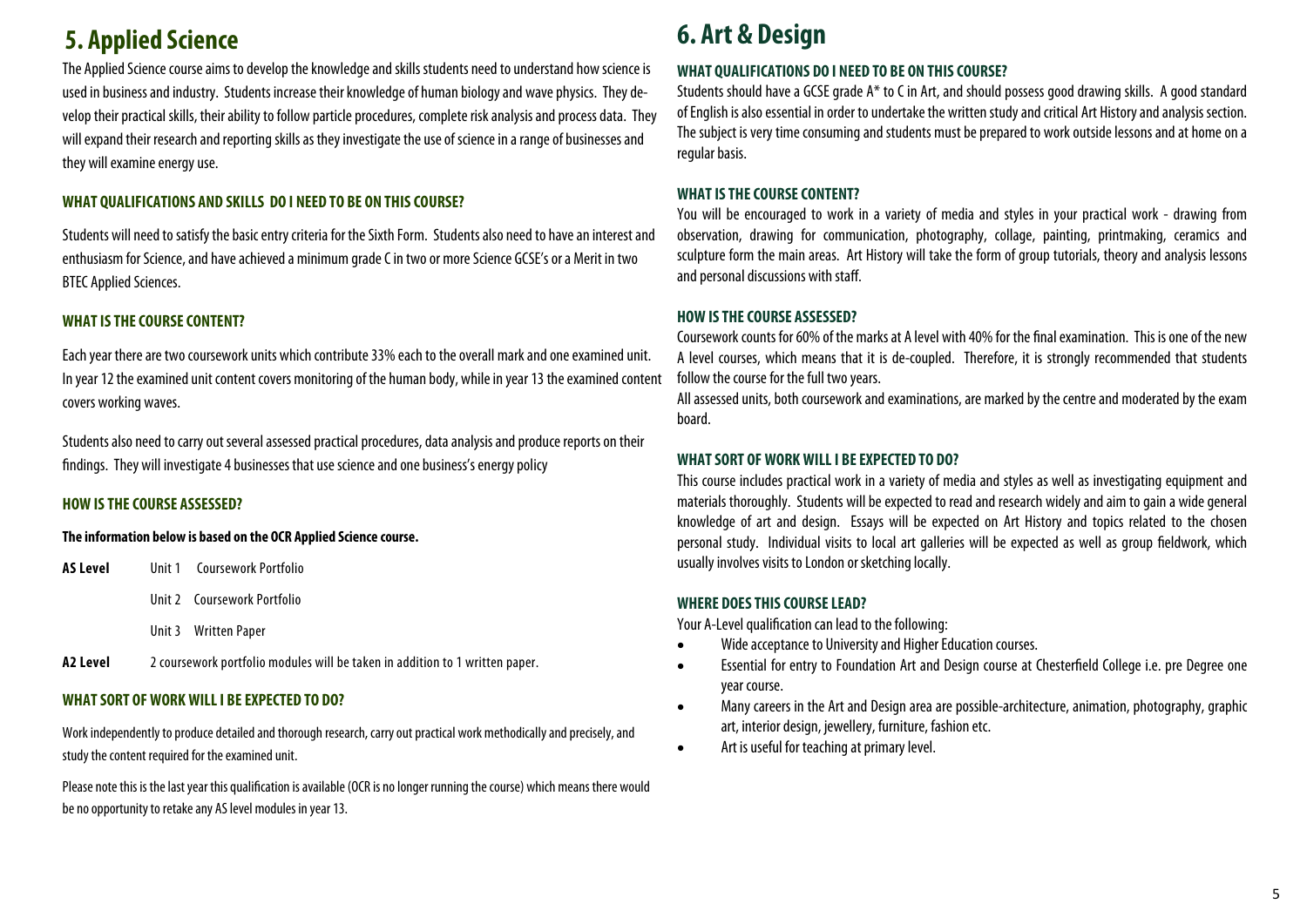# **7. Biology**

#### **WHAT QUALIFICATIONS AND SKILLS DO I NEED TO BE ON THIS COURSE?**

Students must have two grade B passes in GCSE Science (core), Separate Sciences (inc Biology), or Additional Science. (Students with Applied or Additional Applied Science qualifications should consider choosing an Applied Science GCE). Students should also have a grade B pass in Mathematics and a grade C pass in English since an ability to do calculations and write prose is required. An interest in the subject is also essential and students will be expected to support classwork with background reading.

#### **WHAT IS THE COURSE CONTENT?**

The AQA Biology course will be taught. The AS course covers biological molecules, cells, how organisms exchange substances with their environment, genetic information, variation and relationships between organisms. In addition to the material covered in the AS course the A2 course also covers energy transfers in and between organisms, how organisms respond to changes in their internal and external environments, genetics, populations, evolution and ecosystems, the control of gene expression.

#### **HOW IS THE COURSE ASSESSED?**

The AS course will be assessed with 2 one and a half hour exams at the end of Y12. The A2 course will be assessed with 3 two hour exams at the end of Y13, each exam covering material from both years of the course.

#### **WHAT SORT OF WORK WILL I BE EXPECTED TO DO?**

Students must be able to assimilate information and then apply their knowledge and understanding to interpret and explain biological data in a variety of contexts. Teaching includes a variety of styles and includes practical work. Students will need to work independently during the course and develop their learning skills. There will be a field trip which is usually run after exams have finished in Y12. This is to support Unit 4 and although not compulsory, it is an invaluable experience for students who wish to go on to A2 Biology. Students are expected to make a financial contribution towards the cost of the field trip.

#### **WHERE DOES THIS COURSE LEAD?**

Biology is a qualifying subject for Nursing, Medicine, Veterinary Science, Chemistry, Biotechnology, Biochemistry, and Hospital laboratory work, Radiography, Physiotherapy, Dietetics and Nutrition. It may be needed for sports science, speech therapy and related fields.

### **8. Business Studies**

#### **WHAT QUALIFICATIONS AND SKILLS DO I NEED TO BE ON THIS COURSE?**

It is expected that students will have achieved 5 higher grade passes at GCSE including English and Maths. Students who have studied GCSE Business Studies must have a higher grade pass. Those who have not studied the subject can also take up A level. It is important that you have a lively and enquiring mind and an interest in current affairs and the business world.

#### **WHAT IS THE COURSE CONTENT?**

We follow the Edexcel syllabus. The units are organised into 4 themes and are designed to cover the key areas of business activities and include:

- $\bullet$ Theme 1-Marketing and People
- $\bullet$ Theme 2 -Managing business activities
- $\bullet$ Theme 3-Business decisions and strategy
- $\bullet$ Theme 4-Global business

#### **HOW IS THE COURSE ASSESSED?**

There will be 3 exams at the end of the second year; there is no coursework.

Paper 1 - Marketing, people and global businesses—this will cover content from themes 1 and 4. This will be a 2 hour exam and will be worth 35% of the total qualification.

Paper 2 - Business activities, decision and strategy—this will cover content from themes 2 and 3. This will be a 2 hour exam and will be worth 35% of the total qualification.

Paper 3 - Investigating business in a competitive environment—paper 3 will assess content across all 4 themes. This will be a 2 hour exam and will be worth 30% of the total qualification.

#### **WHAT SORT OF WORK WILL I BE EXPECTED TO DO?**

Students will learn about the business world through application of business theories and concepts to a range of real -world contexts; this will be achieved through case studies, this approach will be widely used. Students will investigate, analyse and evaluate business opportunities and issues and make supported decisions and recommendations using both qualitative and quantitative methods. Students will be involved in a lot of independent research and need to keep up-to-date with developments in the business world. We expect our students to be willing to work hard outside lessons. In lessons there is a good mixture of individual and group work and students will be expected to contribute ideas in class discussions.

#### **WHERE DOES THIS COURSE LEAD?**

Students can progress from this qualification to higher education courses such as business management, business administration, accountancy and finance, human resource management, marketing, retail management, tourism management, and international business. They can enter a wide range of careers ranging from banking, sales, product management and general management to working in public sector organisations or charities.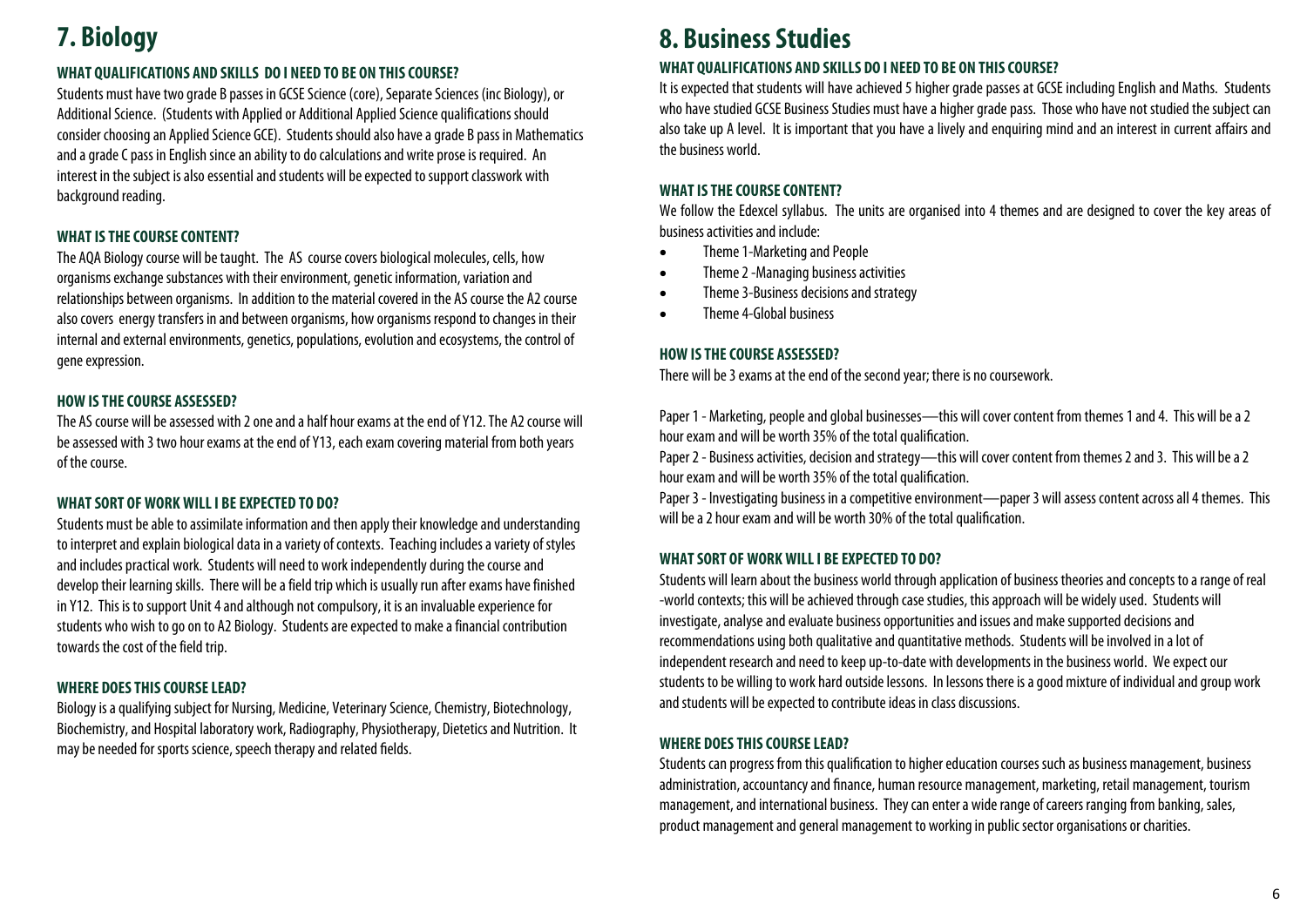### **9. Chemistry**

#### **WHAT ARE THE AIMS OF THIS COURSE**

The aims of the AS and A Level Chemistry course are to develop:

- $\bullet$  Interest and enthusiasm for Chemistry including developing an interest in further study and careers in Chemistry.
- $\bullet$ Independent learning
- $\bullet$ Practical and Analytical skills
- $\bullet$ An understanding of the contributions science makes to society and the economy
- $\bullet$  An essential knowledge and understanding of different areas of Chemistry and how different areas relate to each other.
- $\bullet$ The AS modules will all be studied in Year 12.

| <b>PAPER</b>                                                                                                   | <b>CONTENTS</b>                                                       | ASSESSED  |  |  |
|----------------------------------------------------------------------------------------------------------------|-----------------------------------------------------------------------|-----------|--|--|
| Paper 1                                                                                                        | Physical chemistry, inorganic chemistry and relevant practical skills | June 2017 |  |  |
| Paper 2                                                                                                        | Physical chemistry, organic chemistry and relevant practical skills   | June 2017 |  |  |
| With the AS level course complete pupils can continue on to the A level course which is assessed as<br>follows |                                                                       |           |  |  |
| PAPER                                                                                                          | <b>CONTENTS</b>                                                       | ASSESSED  |  |  |
| Paper 1                                                                                                        | Physical chemistry, inorganic chemistry and relevant practical skills | June 2018 |  |  |
| Paper 2                                                                                                        | Physical chemistry, organic chemistry and relevant practical skills   | June 2018 |  |  |

Paper 3 Any content, relevant practical skills Annual Content of the 2018

As it is a 2 year course, for students who continue to A2 only the exams taken in Year 13 contribute to their A Level grade.

#### **WHAT QUALIFICATIONS DO I NEED?**

The most important attributes are an interest and enthusiasm for Chemistry. In addition, the minimum entry requirements are that students are expected to have achieved two grade B's in GCSE Science (core), Separate Sciences (including Chemistry) or Additional Science (Students with Applied or Additional Applied Science qualifications should consider choosing an Applied Science GCE). Students should also have achieved a minimum higher grade B pass in Mathematics due to the mathematical nature of the subject.

#### **WHAT SORT OF WORK WILL I BE EXPECTED TO DO?**

The course will include extensive practical work and will be centred on a flexible learning approach, which will allow students to progress at their own pace. Students will be expected to work independently and meet all homework and course deadlines.

#### **WHERE DOES THIS COURSE LEAD?**

The course leads to a greater understanding of Chemistry. For many students it will lead into further education in areas such as Chemistry, Biology, Medicine and engineering. Career prospects are excellent in such fields.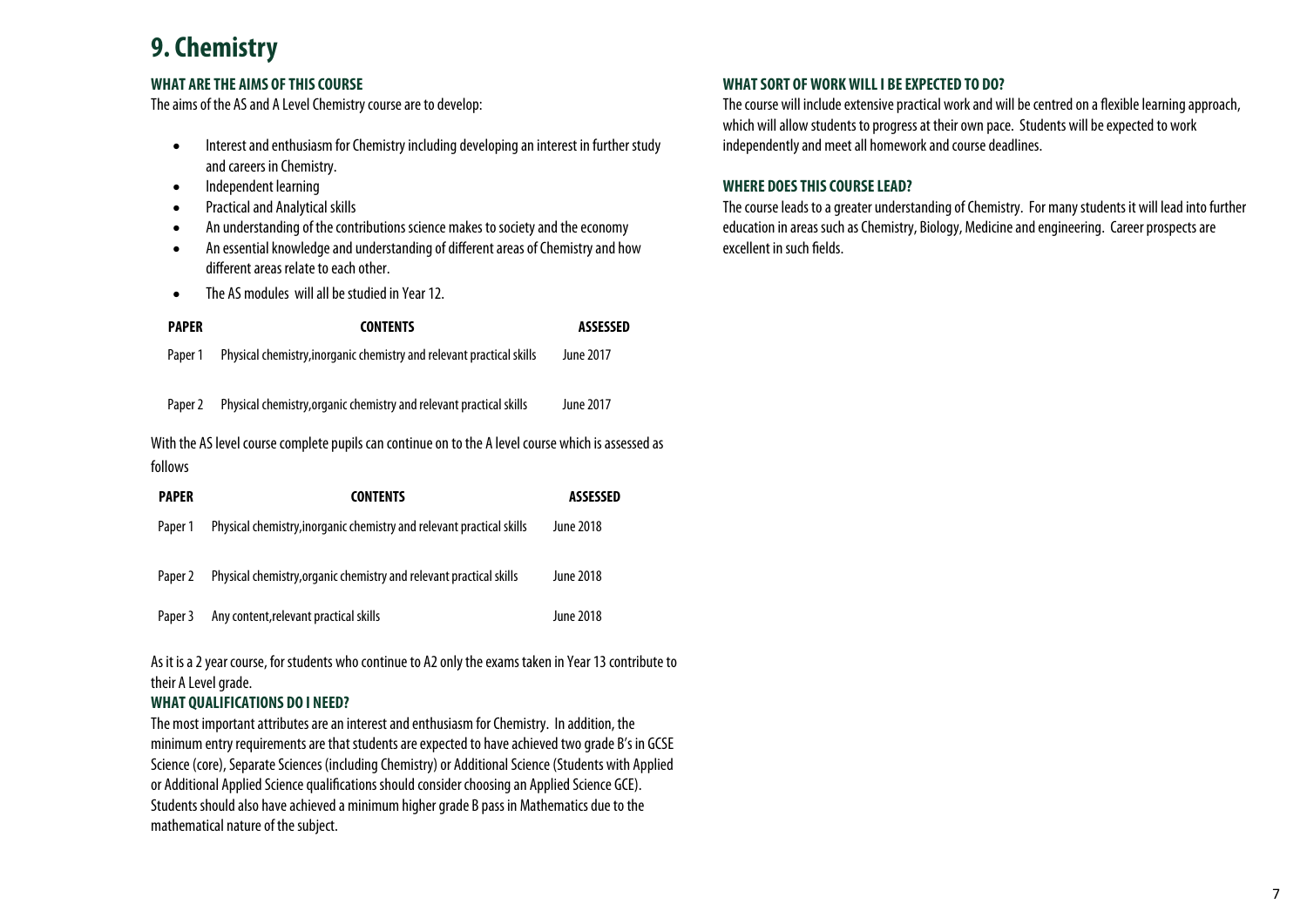### **10. Computer Science**

#### **WHAT QUALIFICATIONS DO I NEED TO BE ON THIS COURSE?**

moderated

Students are expected to have a commitment and interest in the way computers work. An interest in problem solving and logical thinking are necessary for this 2 year course. We recommend students have at least a grade B in GCSE Mathematics to take this course. Computing / Computer science GCSE qualifications of grade C or above are not mandatory but also recommended.

| Unit 1 (H446/01) Computer Systems<br>40% of the total A-Level marks |                                                                                                                                                   | Unit 2 (H446/02) Algorithms and Programming<br>40% of the total A-Level marks |                                                      |  |
|---------------------------------------------------------------------|---------------------------------------------------------------------------------------------------------------------------------------------------|-------------------------------------------------------------------------------|------------------------------------------------------|--|
|                                                                     |                                                                                                                                                   |                                                                               |                                                      |  |
| <b>Assessment</b>                                                   | algorithms<br>Legal, moral and ethical issues<br><b>External assessment</b><br>2.5 hour written paper<br>Unit 3 (H446/03or 04)Programming Project | <b>Assessment</b>                                                             | <b>External assessment</b><br>2.5 hour written paper |  |
| 20% of the total A-Level marks                                      |                                                                                                                                                   |                                                                               |                                                      |  |
| <b>Course Content</b>                                               | Analysis of the problem<br>Design of the solution                                                                                                 |                                                                               |                                                      |  |
|                                                                     | Developing the solution<br>Evaluation                                                                                                             |                                                                               |                                                      |  |
| <b>Assessment</b>                                                   | Coursework is internally<br>assessed and externally                                                                                               |                                                                               |                                                      |  |

#### **WHAT SORT OF WORK WILL I BE EXPECTED TO DO?**

The course consists of both the theory and practice of computing and computer systems. Lessons will consist of a mixture of written work and practical computing work including programming.

Students are required to put in a considerable amount of work in their own time. It will be an advantage if they have a personal computer at home, ideally with the Microsoft Office package and Internet access.

#### Computer Systems (01)

This component will introduce learners to the internal workings of the Central Processing Unit (CPU), the exchanging of data and also looks at software development, data types and legal and ethical issues. It is expected that learners will draw on this underpinning content when studying computational thinking, developing programming techniques and devising their own programming approach in the Programming project component (03 or 04). Learners will be expected to apply the criteria below in different contexts including current and future uses of the technologies.

#### Algorithms and programming (02)

This component will incorporate and build on the knowledge and understanding gained in the Computer systems component (01). In addition, learners should: understand what is meant by computational thinking, understand the benefits of applying computational thinking to solving a wide variety of problems and understand the principles of solving problems by computational methods

#### Programming project (03/04)

Learners will be expected to analyse, design, develop, test, evaluate and document a program written in a suitable programming language. The underlying approach to the project is to apply the principles of computational thinking to a practical coding problem. Learners are expected to apply appropriate principles from an agile development approach to the project development. While the project assessment criteria are organised into specific categories, it is anticipated the final report will document the agile development process and elements for each of the assessment categories will appear throughout the report.

#### **WHERE DOES THIS COURSE LEAD?**

This course will enable learners to progress to higher study or to progress directly to employment. If learners wish to progress to higher education many universities now recognise the value of an A level qualification in Computer Science. Learners could then go on to a career in Computing, Law, Business, Engineering or any of the Sciences. It will provide learners with a range of transferable skills which will facilitate personal growth and foster cross curriculum links in areas such as maths, science and design and technology. Computer Science is a very creative subject and skills such as problem solving and analytical thinking will all be refined and explored as learners progress through the learning and assessment programme.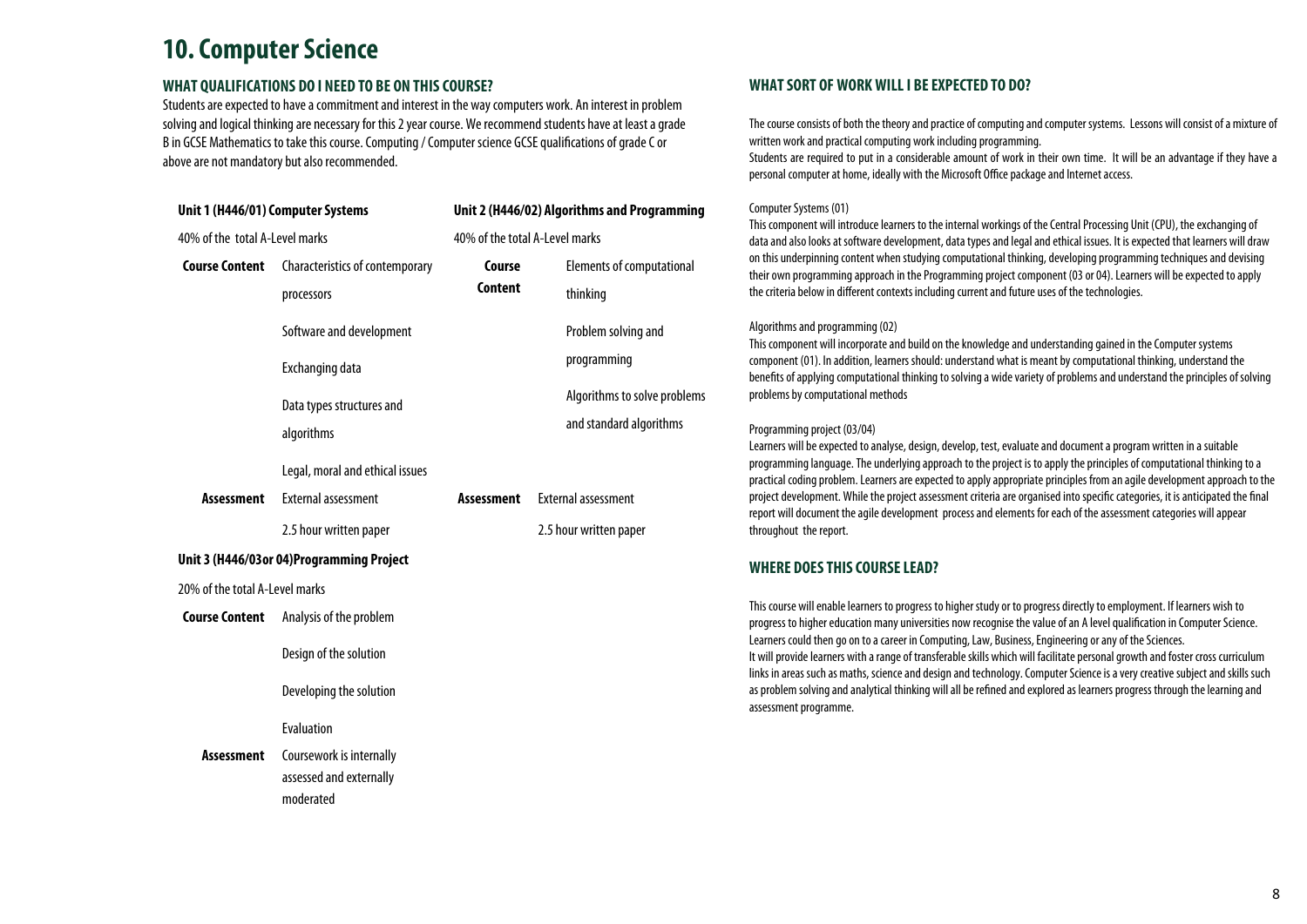### **11. Design & Technology Product Design**

### **YOU MAY CHOOSE TO COMPLETE THIS COURSE WITH A FOCUS ON:** Graphics, Resistant

Materials, Engineering or Manufacturing

#### **WHAT QUALIFICATIONS DO I NEED TO BE ON THIS COURSE?**

Ideally students should have a good higher grade pass in Design and Technology (Resistant Materials, Food, Textiles) or Art. Students should also have the ability to express themselves fluently, on paper, using both graphics and text. Use of good ICT skills is a benefit.

#### **WHAT IS THE COURSE CONTENT?**

We follow the OCR, Design and Technology-Product Design course. This course aims to:

- $\bullet$  Enable students to develop their design skills, technical ability, their own creativity, capability and entrepreneurial skills
- $\bullet$ Apply knowledge and understanding to a range of technical activities and problems
- $\bullet$  Apply critical thinking and collaborative skills. Across a range of issues prevalent to the modern world
- $\bullet$  Develop innovative thinking and marketable design solutions for a product suitable for production

#### **HOW IS THE COURSE ASSESSED?**

The assessment for the course involves an examination unit (40% of the marks) and a coursework unit (60% of the marks).

#### **WHAT SORT OF WORK WILL I BE EXPECTED TO DO?**

**Unit F521** is an Innovation Challenge examination. This is a design and model exercise that tests many of the skills needed for the coursework unit.

**Unit F522** is the Product Study (This is a Design and Model coursework exercise) students critically analyse a product and develop innovative improvements . This covers design, development, CAD, modelling, evaluation and wider design theory.

**Unit F523:** Design, Make and Evaluate, candidates are required to produce a portfolio and product. The project covers research, specification, designing, development, CAD skills, practical skills and modelling, user testing and marketing of the product.

**Unit F524:** Product Design is a written paper that consists of two components. Candidates are able to select questions across the focus material areas and are asked to design solutions to given problems.

#### **WHERE DOES THIS COURSE LEAD?**

Product design is a far reaching and broad subject which allows for flexibility in delivery to support individual's preferences. The subject allows access into technical areas of engineering and manufacturing, or the arts and graphical side of industry, business or education. We aim to suit the choice of products studies to the students studying.

Students taking this course with maths and physics have progressed to Engineering, Manufacturing, Architecture and technical industries through university or apprenticeships. Equally students have used Product Design with arts or textiles to access fashion courses or employment. Product Design could well be studied as a complement to the study of Mathematics and the Sciences or to provide a contrast to the study of the Arts, Languages and Social Sciences. It will support many subject areas by developing presentation skills in a variety of media.

A Level product design provides a good entry qualification into employment, Further or Higher Education in many areas including: advertising, retail, fashion industry, structural and mechanical engineering, architecture, graphic design and many other areas of engineering. Any further questions or support please see Mr R Green, Head of Technology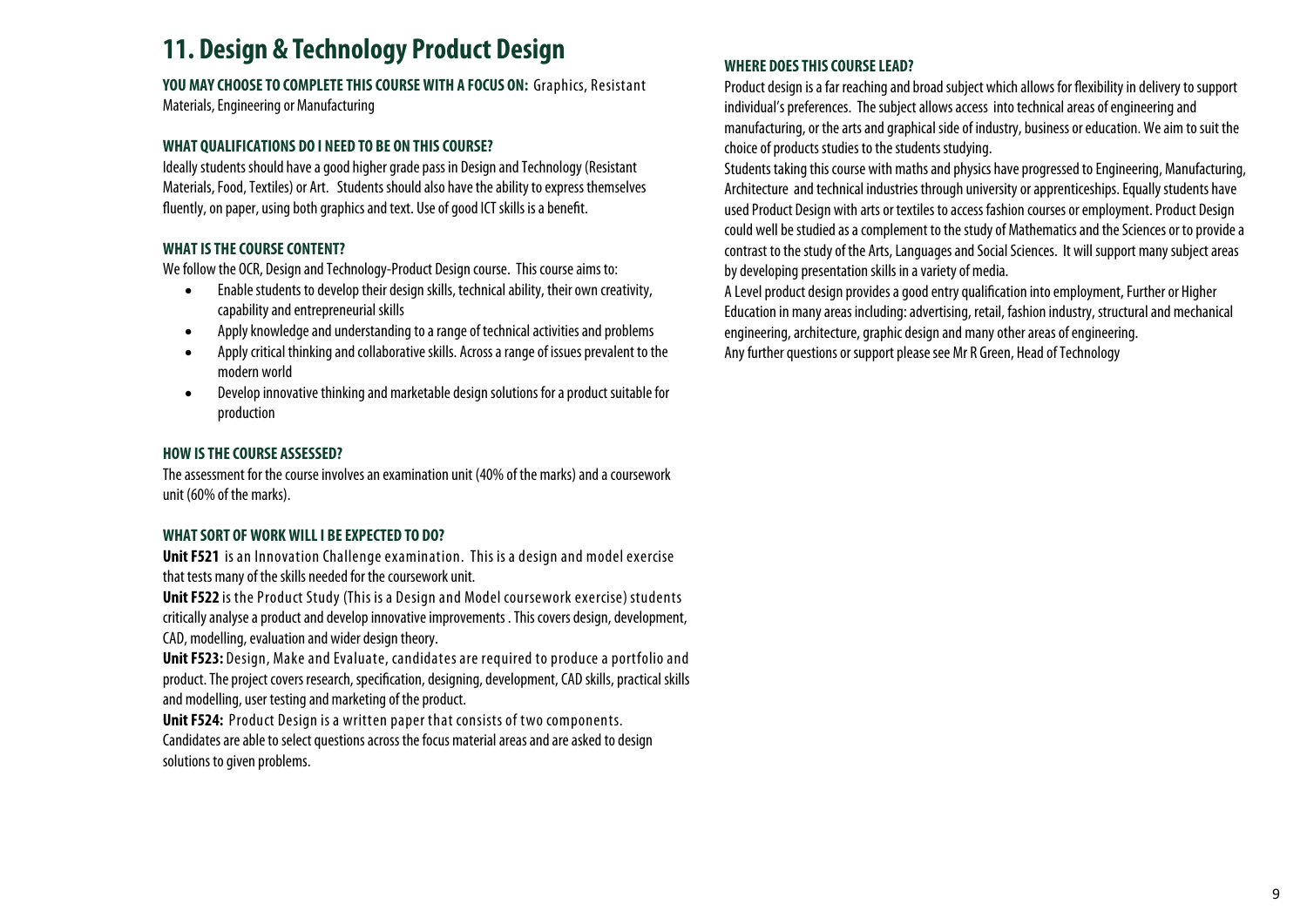# **12. Drama**

#### **WHAT QUALIFICATIONS DO I NEED TO BE ON THIS COURSE?**

Ideally students should have a B in GCSE Drama if taken and a B in English Literature . If students have not taken GCSE Drama they must be an able performer with a secure understanding of drama theory. To reach the required standard it is expected that at A level students will take part in rehearsals outside of timetabled hours.

#### **WHAT IS THE COURSE CONTENT?**

We follow the AQA Drama and Theatre Studies A Level course. The course offers students the freedom to choose both the content and the form of their practical presentations. Candidates will have opportunities to perform extracts from plays and to demonstrate their understanding of an influential director, designer, theatre company or other practitioner. Candidates will also have the opportunity to devise drama on any topic to be performed in a theatrical style of an influential practitioner. Studying Drama and Theatre Studies at A Level allows you to be creative as the course offers both written and practical elements. It offers the chance for students to further themselves as actors, directors and designers, as well as develop a greater understanding of theatrical history.

#### **HOW IS THE COURSE ASSESSED?**

#### **Component 1 - Drama and Theatre**

40% of A Level assessed as a 3 hour written paper.

- $\bullet$  Students will study 2 set plays and answer questions based on their interpretation of selected scenes from the perspective of a performer, director or designer (Section A and B)
- $\bullet$  Students will analyse and evaluate the work of a theatre company based on a live production they have been to see during the course. (Section C)

#### **Component 2 - Creating Original Drama**

30% of A Level assessed by your teacher and moderated by AQA

- $\bullet$  You will work in groups of 2-6 to create an original piece of drama from an interesting stimulus of your choice and in the style of an influential practitioner (Brecht, Artaud etc.)
- $\bullet$  You will produce a 'working notebook' which is worth 20% of your A level, which has two sections: Section 1: Rationale and Research and Section 2: Development and Refinement.
- $\bullet$ You will also be assessed on the devised performance which is worth 10% of your A level.

#### **Component 3 - Making Theatre**

30% of A Level assessed by AQA examiners

You will practically explore (workshop) and interpret three key extracts from a different play and complete two assessment tasks:

- $\bullet$  You will present Extract 3 to an audience and visiting examiner. This must be in the style of an influential practitioner, different to the one you chose for component 2. This is worth 20% of your A Level.
- $\bullet$  You will produce a 'Reflective Report' analysing and evaluating your theatrical interpretation of all three key extracts studied. This is worth 10% of your A Level.

#### **WHAT SORT OF WORK WILL I BE EXPECTED TO DO?**

The course will involve the following type of work: studying and performing the work of drama practitioners; devising and creating performances from dramatic texts; conducting independent reading and research; viewing live theatre productions; writing essays about live theatrical performances.

#### **WHERE DOES THIS COURSE LEAD?**

Students can pursue their interests and develop their skills in a range of practical drama elements including acting, directing, costume, setting, mask and technical design. However, through this course, students will also gain entry qualification for courses in higher education, whether in the area of Drama and Theatre studies or in a host of other subjects. The course lends itself well to students who want to study drama at Higher Education and then go on to a wide variety of job roles related to Theatre, TV, Film and Radio.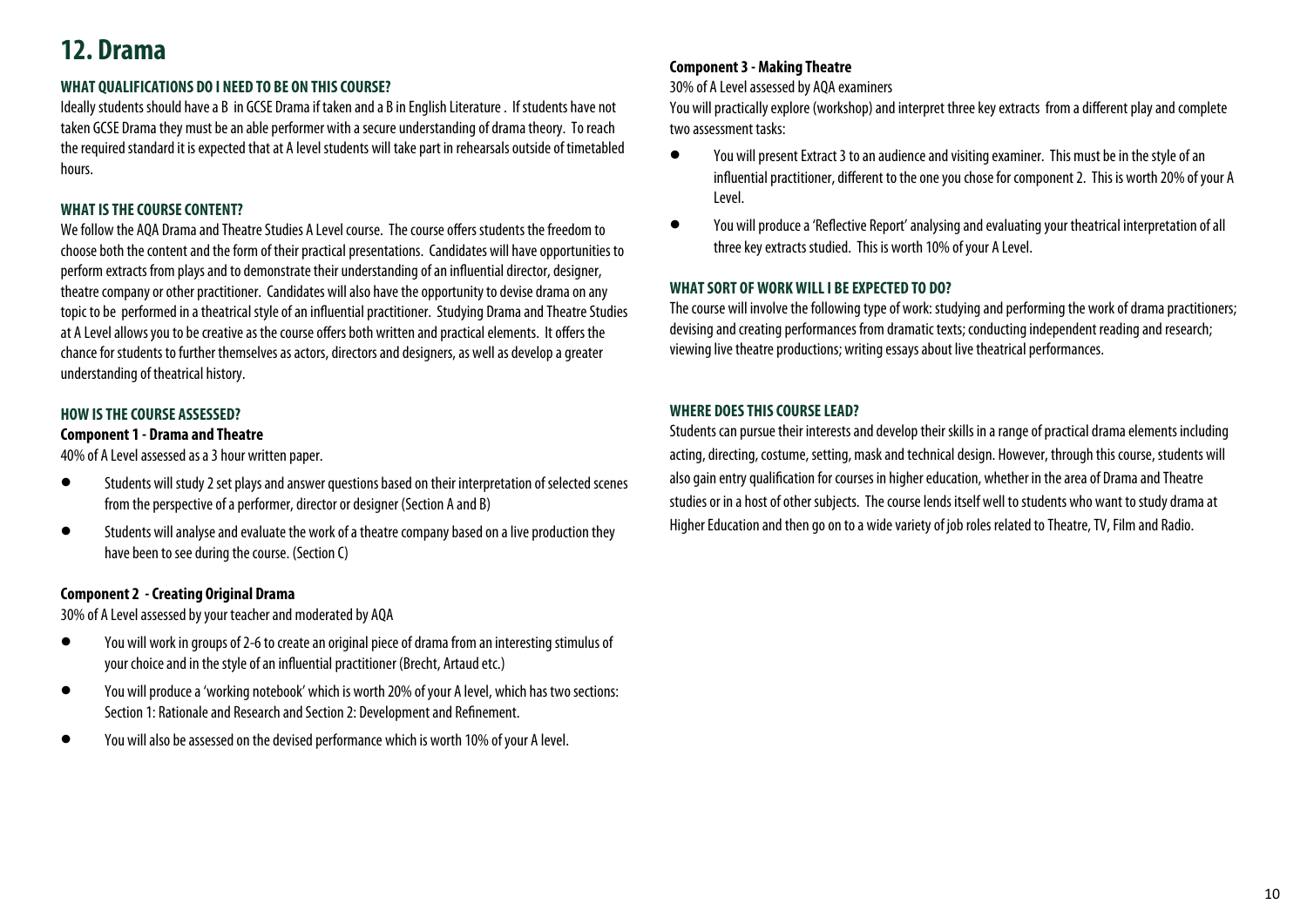### **13. English Language & English Literature**

#### **WHAT QUALIFICATIONS AND SKILLS DO I NEED TO BE ON THIS COURSE?**

All students should have a GCSE grade C or above in English Language. If you want to study English Literature, you should also have at least grade C in this subject. You should have an open mind to all sorts of texts and be prepared to engage in discussions about them. You need to have a good standard of English to be able to write clear and coherent essays. If you are taking Literature you need to be prepared to read...a lot!

#### **WHAT IS THE COURSE CONTENT?**

**English Language** There are three modules

- 1. Exploring Language (exam)
- 2. Dimensions of Linguistic Variation (exam)
- 3. Independent Language Research (coursework)

Students take the AS exam at the end of Y12 and the A2 exam at the end of Y13. If students continue to A2 it is only the marks from the A2 exams which count towards the final grade.

#### **English Literature** There are three modules

- 1. Love Through The Ages (exam)
- 2. Texts in Shared Contexts (The Lit of Modern Times) (exam)
- 3. Independent Critical Study (coursework)

Please note this is a 2 year course and no AS level is available so students will be examined entirely at the end of Y13.

#### **WHAT SORT OF WORK WILL I BE EXPECTED TO DO?**

You should enjoy reading widely, be prepared to undertake independent research, make notes, join in group discussions and be able to write essays that demonstrate your understanding of texts, as well as your personal response to them. We encourage students to visit the theatre, attend workshops and study days to develop their subject knowledge.

#### **WHERE DOES THIS COURSE LEAD?**

Many students go on to further study at university and English is a widely respected academic subject which will provide you with many of the skills you need in Higher Education. There is also a wide variety of careers open to students of English, including journalism, television, radio, advertising, the legal profession and, of course, teaching.

# **14. Food Technology**

**EXAMINATION BOARD: AOA** 

#### **WHAT QUALIFICATIONS DO I NEED TO BE ON THIS COURSE?**

The subject has been designed for students who have taken GCSE Food Technology, Food Nutrition or Catering but will accommodate students coming new to the subject. Students must meet the five A\* to C entry requirements.

#### **WHAT IS THE COURSE CONTENT?**

At AS students will study nutrition and design in the human context. Knowledge of food science and a wide range of materials and components used in the making of food products will be developed. Practical work is crucial to the understanding and development of knowledge and will form the main part of Coursework. The course will require at least one practical session a week.

#### **HOW IS THE COURSE ASSESSED?**

- **AS LEVEL Unit 1**-Materials, components and application-2 hour written exam (50% of AS) **Unit 2**-Coursework-a portfolio of recipe design and development (50% of AS) The coursework will involve the development of food products and meals. This will involve the preparation and cooking of a range of foods, taking various factors into account.
- **A2 LEVEL Unit 3**-Design and Manufacture-2 hour written exam (25% of total A2) **Unit 4**-Coursework-(approx 60 hours) A portfolio of recipe design and development (25% of total A2)

#### **POSSIBLE CAREER PATHS**

Students with AS or A Level Food Technology have access to a wide range of possible careers and higher education opportunities as well as learning vital life skills. Home Economics and Food Technologist are in a growth industry and the skills learnt in this subject will enable an insight into these roles. Nutritionists, catering and management, environmental, health visitors and consumer testing are all related career possibilities.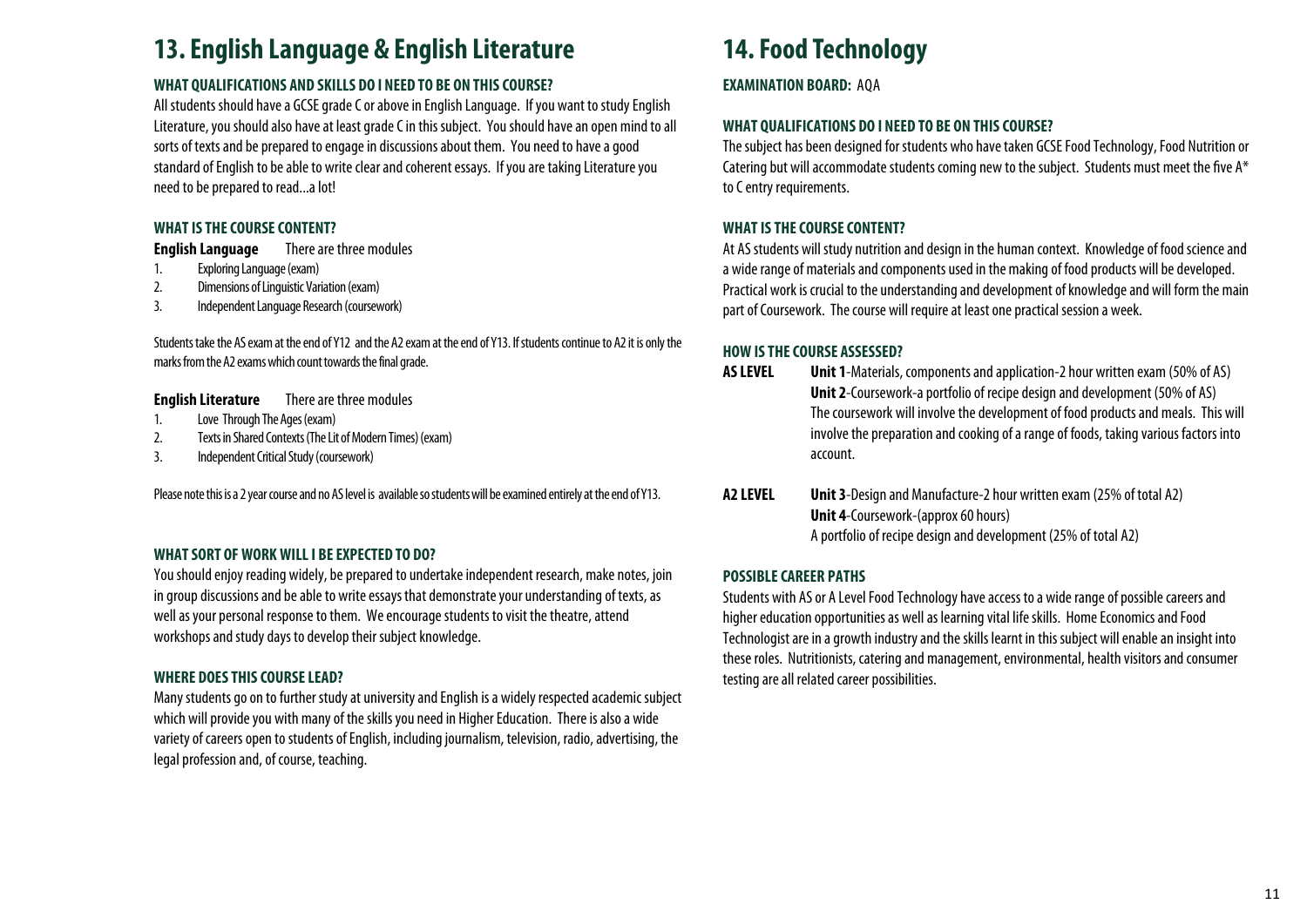### **15. Further Mathematics**

#### **WHAT QUALIFICATIONS AND SKILLS DO I NEED TO BE ON THIS COURSE?**

Further Mathematics is taken alongside A Level Mathematics and 2 other A Levels, for an additional three hours of contact time per week.

Students should consider Further Mathematics if they have a real interest and natural flair for Mathematics. At GCSE you must have gained an A or A\* grade in Mathematics.

In order to be successful students must be willing to openly discuss ideas and problems with staff and each other. In addition to this they must be prepared to read around the subject and check through work, seeking further explanation if necessary.

#### **WHAT IS THE COURSE CONTENT?**

We follow the AQA syllabus. The course contains six modules which are intended to give an overview of the different areas of Mathematics rather than specialising in one discipline.

**Decision**-Includes critical path analysis and Game Theory.

**Mechanics**-Includes Circular motion, Newton's laws of Restitution and Mathematical modelling.

**Statistics**-Includes probability, correlation and regression, Mathematical modelling using a variety of distributions, Chi Squared and Hypothesis testing.

**Pure Mathematics**-includes further Calculus, Complex Numbers, Matrices, Differential equations and Polar Co-ordinates.

#### **HOW IS THE COURSE ASSESSED?**

All modules are equally weighted and assessed by an examination lasting 90 minutes.

#### **WHAT SORT OF WORK WILL I BE EXPECTED TO DO?**

Lessons involve much discussion work and the occasional use of computer software and graphic calculators. Students are expected to make notes from worked examples and informal discussions. Due to the nature of the course additional work is often required outside of lessons. Practice of Mathematical skills is essential and so homework is regularly set.

#### **WHERE DOES THIS COURSE LEAD?**

Further Mathematics is not a prerequisite for any University course. However, it is beneficial to students considering a Mathematics Degree or those who intend to study Engineering or certain Sciences. For students considering Maths at Oxford or Cambridge, it would be very unwise not to study Further Mathematics. It is particularly valued by the more prestigious Universities and is almost expected for students wishing to study a Mathematics Degree there.

# **16. Geography**

#### **WHAT QUALIFICATIONS DO I NEED TO BE ON THIS COURSE?**

Students who have studied GCSE Geography must have a higher grade pass. Those who have not studied the subject can also take up A Level. We expect our students to be willing to work hard outside lessons. In lessons there is a good mixture of individual and group work and students will be expected to contribute ideas in class discussions. It is important that you have a lively and enquiring mind and an interest in current affairs and in the environment.

#### **WHAT IS THE COURSE CONTENT?**

In the first year of the course, topics include tectonic processes and hazards, coastal landscapes, globalisation and regenerating places. In the Second Year, topics include Water Insecurity, Energy Security, Climate Change, Superpowers and Health.

#### **HOW IS THE COURSE ASSESSED?**

There will be two AS exams in the first year (each exam is 1 1/2 hours). In the second year, there are three A level exams (two of 2 hours and the other 1 hour 45 minutes). There is also a piece of coursework, which is 20% of the A level qualification. If students continue to A2, only the marks from Y13 examinations will contribute to the final grade.

#### **WHAT SORT OF WORK WILL I BE EXPECTED TO DO?**

The course focuses on questions, issues and problems and as there is often no definite answer to a given problem, plenty of discussion will take place in lessons. Fieldwork is also very important and there will be one day fieldwork activities and a residential field course, based in North Wales. There will also be an opportunity to go on a curriculum enhancement study trip to the Bay of Naples in Italy.

#### **WHERE DOES THIS COURSE LEAD?**

Students will have access to a wide range of possible career and higher education opportunities. Geography combines well with sciences to support applications for courses like engineering, psychology, environmental sciences, oceanography and geology. If taken with humanities, geography supports an equally wide range of courses such as business, law, media, politics and philosophy. For students going straight into employment geography helps develop the key skills that employers are looking for. Geography teaching is also an option.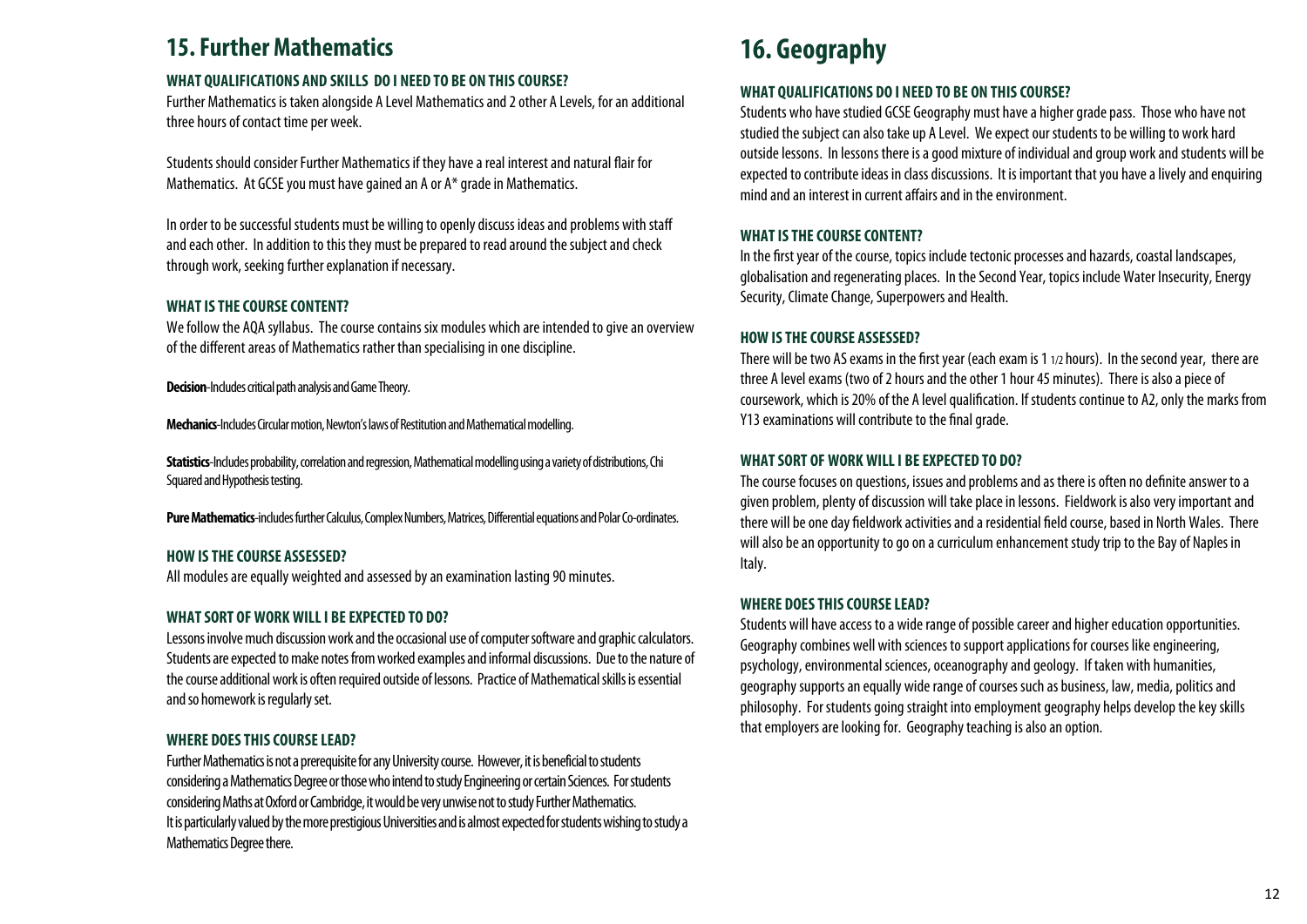### **17. Health & Social Care**

#### **WHAT QUALIFICATIONS AND SKILLS DO I NEED TO BE ON THIS COURSE?**

The most important attributes are an interest in and an enthusiasm for health and social care. As with all Advanced Level courses, five GCSE's at Grade C or above, preferably including English at grade C are required. Alternatively BTEC Health and Social Care at Distinction standard is required.

#### **WHAT IS THE COURSE CONTENT?**

Students are expected to complete the appropriate number of units depending on their chosen course:

- 1. AS single award-2 units (1 coursework, 1 externally assessed)
- 2. A2 single award-4 units (2 AS and 2 A2 units)

The units are designed to enable students to gain an understanding of the key aspects of Health and Social Care and include units on:

- $\bullet$ Health conditions and patient pathways
- $\bullet$ Effective Caring and communication
- $\bullet$ Diagnosis, treatment and prevention
- $\bullet$ Working in Health and Social Care

There is a trip opportunity to Disney Land Paris.

#### **HOW IS THE COURSE ASSESSED?**

Assessed by a combination of external assessment (externally set and marked) and internal assessment (portfolio evidence). Each unit is assessed by one method only.

#### **WHAT SORT OF WORK WILL I BE EXPECTED TO DO?**

A student-centred approach to learning is adopted. There is often no set answer to a given problem and as such discussion plays a major role in lessons. Students will work individually and in groups and will have the opportunity to forge links with the health and social care sector.

#### **WHERE DOES THE COURSE LEAD?**

The course offers students the opportunity to develop the skills, knowledge and understanding which will prepare them for entry into employment in the health and social care sector or into Higher Education. There are now degree courses in Health and Social Care at some Universities. Career prospects are excellent in fields such as nursing, midwifery, health visiting, occupational therapy , primary teaching, Police and criminal justice roles, social work or any other caring profession.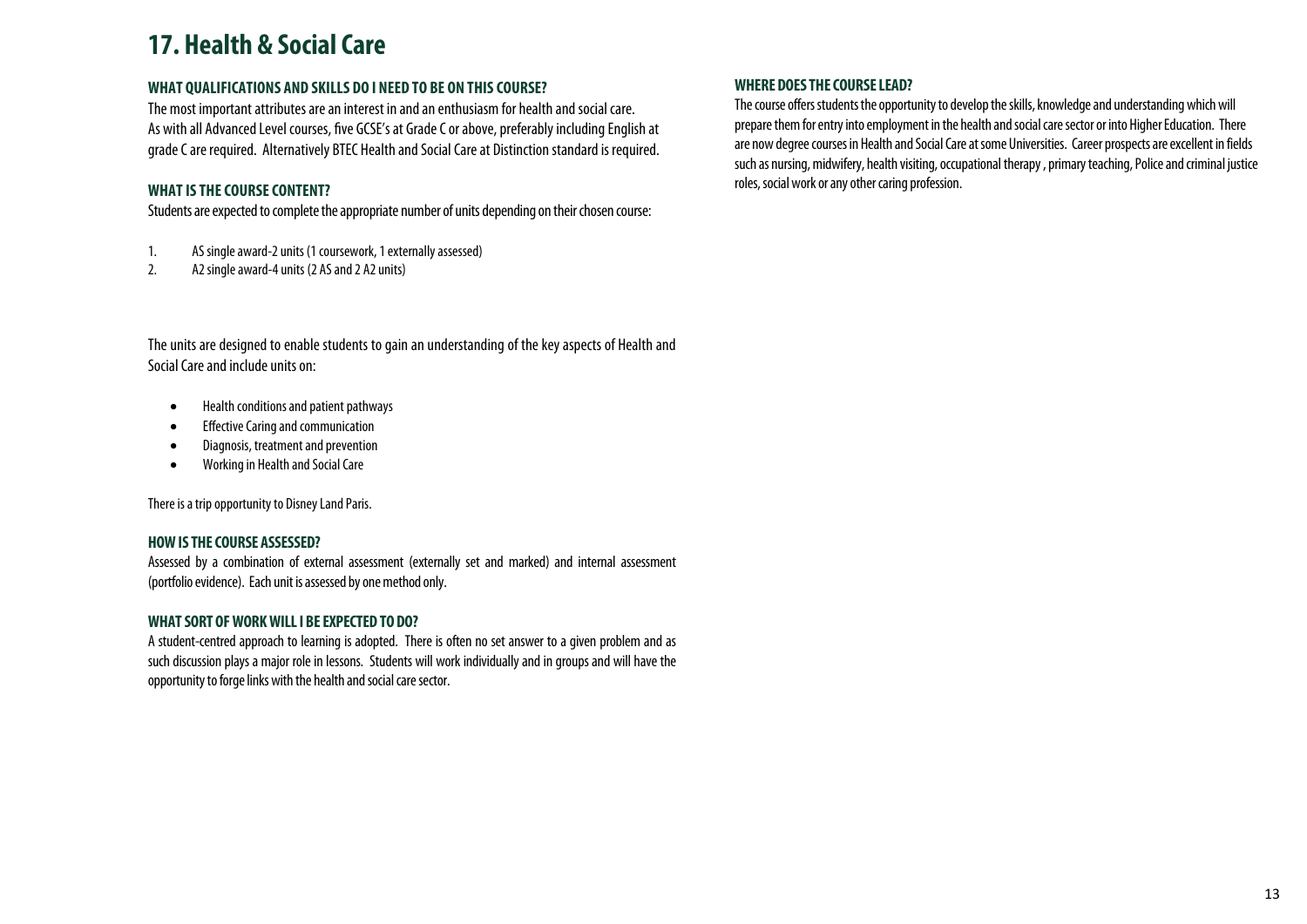### **18. Health & Social Care Level 3 BTEC**

We offer the BTEC Level 3 Extended Diploma Course in Health and Social Care, Health Studies (providing sufficient interest is expressed to make the course viable)

#### **WHAT QUALIFICATIONS DO I NEED TO BE ON THIS COURSE?**

The most important attributes are an interest in and enthusiasm for Health and Social Care. You will need four GCSEs at grade C or above. BTEC level 2 at Merit will be accepted as one of the four.

#### **WHAT IS THE COURSE CONTENT? WHY DO THE COURSE?**

Mandatory Units

- $\bullet$ Human Lifespan Development
- $\bullet$ Working in Health and Social Care
- $\bullet$ Anatomy and Physiology for Health and Social Care
- $\bullet$ Enquiries into Current Research in Health and Social Care
- $\bullet$ Meeting Individual Care and Support Needs
- $\bullet$ Work Experience in Health and Social Care
- $\bullet$ Principles of Safe Practice in Health and Social Care
- $\bullet$ Promoting Public Health

#### Optional Units

- $\bullet$ Nutritional Health
- $\bullet$ Understanding Mental Wellbeing
- $\bullet$ Complementary Therapies for Health and Social Care
- $\bullet$ Health Psychology
- $\bullet$ Genetics

#### There is a trip opportunity to Disney Land Paris. **WHY DO THE COURSE?**

This diploma is broadly equivalent to three A Levels. This course prepares learners to enter employment directly in the health sector or to progress on to further qualifications in higher education such as foundation degrees or professional qualifications such as Nursing and Midwifery.

#### **HOW IS THE COURSE ASSESSED?**

The course is made up of nine compulsory and two optional units. All units are internally assessed (coursework) and there will be 4 externally assessed units. Learners will have the opportunity to engage in work experience one day a week to enhance learning in lessons.

#### **WHAT SORT OF WORK WILL I BE EXPECTED TO DO?**

This course is student centred, you will have the opportunity to work in groups and take part in discussions. You will be producing portfolio work.

Work experience will be a major part of the course; it will help you draw on your observations of the sector to design your coursework and build links with the Health and Social Care sectors. You will have access to IT facilities at all points to enable the portfolio work to be completed.

#### **HOW IS THE QUALIFICATION GRADED?**

As with all BTECs you will be graded as Pass, Merit or Distinction in your units. Your overall grade will be shown as three grades for example MMP or DDD.

#### **WHERE DOES THIS COURSE LEAD?**

This qualification is the main focus of a 2-year study programme of learning and equivalent to 3 A Levels, meaning that learners will be fully prepared for a range of health and social care degree programmes. The qualification is intended to carry UCAS points and is recognised by higher education providers as meeting admission requirements for many relevant courses, for example:

BSc (Hons) in Nursing, BA (Hons) in Social Work, BSc (Hons) in Physiotherapy, BSc (Hons) in Occupational Therapy, BSc (Hons in Speech Therapy, BA (Hons) in Health and Social Care.

The health studies pathway in the qualification is more scientific in nature, and learners will select from a wider range of health science units. This will support learners applying for degree programmes that expect larger amounts of prior science knowledge. This can include certain degree programmes in:

Radiography, Midwifery and Nursing, Paramedic Science, Podiatry. Healthcare Science, NHS Practitioner Training Programme.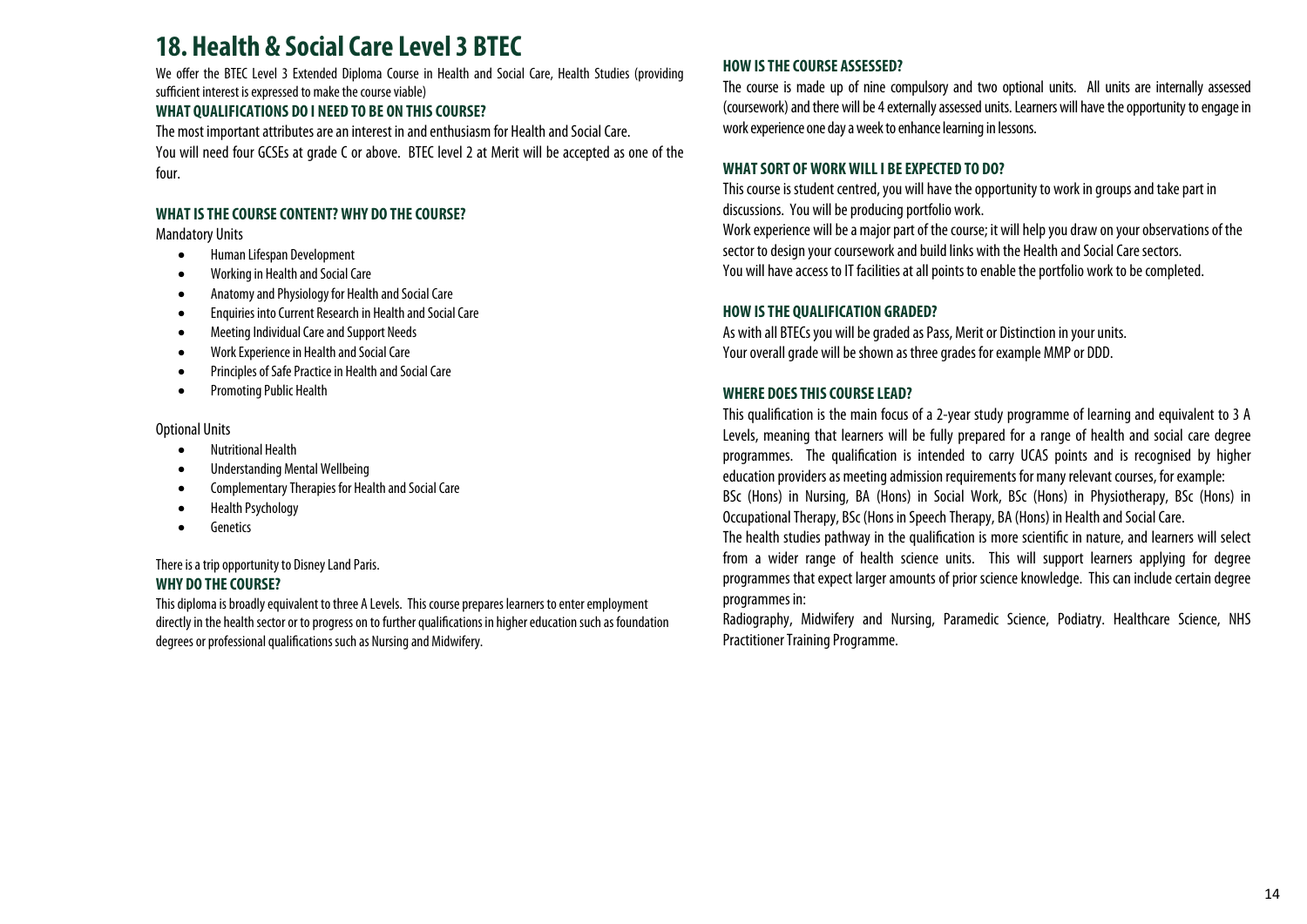### **19. History**

#### **WHAT QUALIFICATIONS AND SKILLS DO I NEED TO BE ON THIS COURSE?**

A-level History students are expected to have achieved a Grade C in GCSE History. We also welcome students who have not previously studied History as long as they have a good range of GCSE results. Good reading and writing skills are very helpful.

#### **WHAT IS THE COURSE CONTENT?**

#### **Unit 1: The Tudors: England, 1485-1603**

Students are given the chance to study the Tudor dynasty, the most significant and controversial family in British history. Students will deconstruct the myth from the reality of the Tudors' reign. This option allows students to study in breadth issues of change, continuity, cause and consequence through the following key themes; foreign policy, effectiveness of monarchy and government, economic, religious and social changes and the impact of key individuals and intellectual movements.

#### **Unit 2: Revolution and Dictatorship Russia, 1917-1953**

This course focuses on the fall of the Romanov dynasty and Russia's tumultuous transition from autocracy to communism via the Bolshevik Revolution of 1917. Students study the political, social and economic causes of revolution and the conflict between ideology and political reality. Detailed studies will be made of life under Lenin including the civil war, the red terror and the NEP before moving onto Lenin's death and the power struggle which ensued. In Y13 Pupils study the rise of Stalin and life under his rule. The cult of personality will be explored along with the role the economic five year plans and the purges played in modernising Russia to the extent it was a key player in the Potsdam negotiations post Germany's defeat in 1945. The Great Patriotic War and Stalin's dictatorship, 1941-1953 looks at the ideology behind totalitarianism as well as the transformation of the Soviet Union's international position as a 'super power'.

#### **Unit 3: Historical Enquiry:** –**The African-American Civil Rights Movement 1865-1968.**

The personal study is completed in Y13 and forms 20% of the A Level Mark. It is a research essay which is moderated internally and assessed by AQA

The course will provide students with a greater understanding of how the world we live in today has evolved. There are many enrichment opportunities provided by the department to support student experience of history such as lectures at Sheffield University, guest speakers and a visit to Auschwitz in Poland. The department also runs the Historical Society, giving pupils an opportunity to experience alternative histories that are not taught on the curriculum. For students wishing to study history at university we also offer the Edexcel extended project which allows pupils to complete a historical study on any time period of their own historical interest and acquire the potential to achieve 70 UCAS points.

#### **WHAT SORT OF WORK WILL I BE EXPECTED TO DO?**

We expect our students to have a passion for history and be pro-active in their approach to their historical studies. We have many resources in the school library as well as on the school moodle system to support pupils with reading, note taking, discussion and debate, group work, presentations, document analysis, essay writing and individual research projects. All pupils will have access to The Historical Association subscription and to external borrowers access of the University of Sheffield Library system.

History will still offer an AS qualification in History by two exams at the end of Y12.

We also offer the full A Level course which consists of coursework and two written exams.

As an additional option, the history department offers the opportunity to complete an Extended Project on any area of historical controversy . This is the equivalent of an AS in UCAS points and is accepted by a wide range of universities.

We also offer a residential trip to Poland.

#### **WHERE DOES THIS COURSE LEAD?**

The skills which the student will acquire by following a course in A-level History will equip him/her for a variety of options after leaving the Sixth Form. Higher Education will be at the forefront of many students' minds but Alevel History also opens the door to a range of employment - from law to banking, from teaching to management, from the Civil Service to journalism.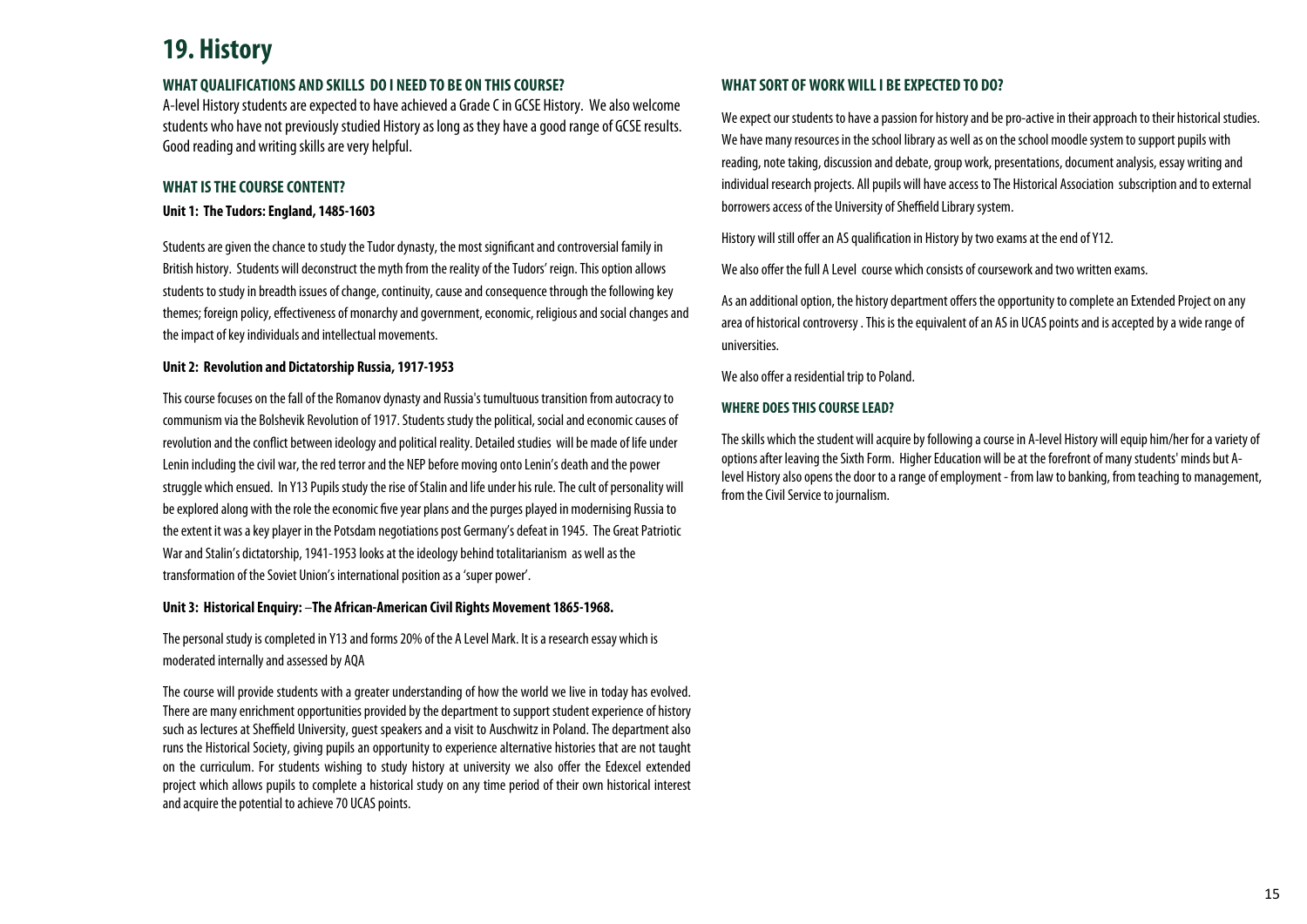# **20. ICT**

#### **WHAT QUALIFICATIONS DO I NEED TO BE ON THIS COURSE?**

You should enjoy problem solving using ICT and be able to work independently as well as with others. You will need to have an interest in developing the knowledge and skills you need to be a competent and informed ICT user and practitioner.

| Unit 1 (G061) Information, systems and applications<br>60% of the total AS marks, 30% of the total A-Level marks |                                                                                      | Unit 2 (G062) - Structured tasks<br>40% of the total AS marks, 20% of the total A-Level marks |                                                |  |
|------------------------------------------------------------------------------------------------------------------|--------------------------------------------------------------------------------------|-----------------------------------------------------------------------------------------------|------------------------------------------------|--|
|                                                                                                                  |                                                                                      |                                                                                               |                                                |  |
| Software and hardware components<br>of an information system                                                     |                                                                                      | Software development<br><b>Testing</b>                                                        |                                                |  |
|                                                                                                                  | <b>Characteristics of standard</b><br>applications software and<br>application areas |                                                                                               | Documentation                                  |  |
|                                                                                                                  | Spreadsheet concepts                                                                 |                                                                                               |                                                |  |
|                                                                                                                  | Relational database concepts                                                         |                                                                                               |                                                |  |
|                                                                                                                  | Applications software used for<br>presentation and communication of<br>data          |                                                                                               |                                                |  |
|                                                                                                                  | The role and impact of ICT                                                           |                                                                                               |                                                |  |
| Assessment                                                                                                       | <b>External assessment</b>                                                           | <b>Assessment</b>                                                                             | Controlled assessment/coursework. Internally   |  |
| 2 hour written paper                                                                                             |                                                                                      |                                                                                               | moderated, externally assessed.                |  |
| Unit 3 (G063) ICT systems, applications and implications<br>content                                              |                                                                                      | Unit 4 (G064)- ICT project content                                                            |                                                |  |
| 30% of the total A-Level marks                                                                                   |                                                                                      | 20% of the total A-Level marks                                                                |                                                |  |
| <b>Course Content</b>                                                                                            | The systems cycle                                                                    | <b>Course Content</b>                                                                         | Definition, investigation and analysis         |  |
|                                                                                                                  | Designing computer based<br>information systems                                      |                                                                                               | Design                                         |  |
|                                                                                                                  |                                                                                      |                                                                                               | Software development, testing and installation |  |
|                                                                                                                  | Networks and communications                                                          |                                                                                               | Documentation - evaluation                     |  |
|                                                                                                                  | Applications of ICT                                                                  |                                                                                               |                                                |  |
|                                                                                                                  | Implementing computer based<br>information systems                                   |                                                                                               |                                                |  |
|                                                                                                                  | Implications of ICT                                                                  |                                                                                               |                                                |  |
| <b>Assessment</b>                                                                                                | <b>External assessment</b>                                                           | Assessment                                                                                    | Controlled assessment/coursework. Internally   |  |
|                                                                                                                  | 2 hour written paper                                                                 |                                                                                               | moderated, externally assessed.                |  |

#### **WHAT SORT OF WORK WILL I BE EXPECTED TO DO?**

You will enjoy the course if you have an interest in ICT. The course will also:

- $\bullet$  Increase your awareness of the benefits and drawbacks of ICT and its impact on the way people live their lives.
- $\bullet$ Increase your awareness of the impact of ICT in society.
- $\bullet$  Teach a range of decision making and analytical skills which are directly transferable to the dynamic business world we live in.

#### **WHERE DOES THIS COURSE LEAD?**

This course provides a suitable qualification to progress on to University or full time employment. Information and Communication Technology draws on a wide range of academic disciplines, with a focus on understanding organisational, technical and business problems and searching for appropriate solutions in a global information and communication technology (ICT) environment. It leads to career opportunities within a wide variety of Information Communication Technology fields including networking, applications and systems analysis.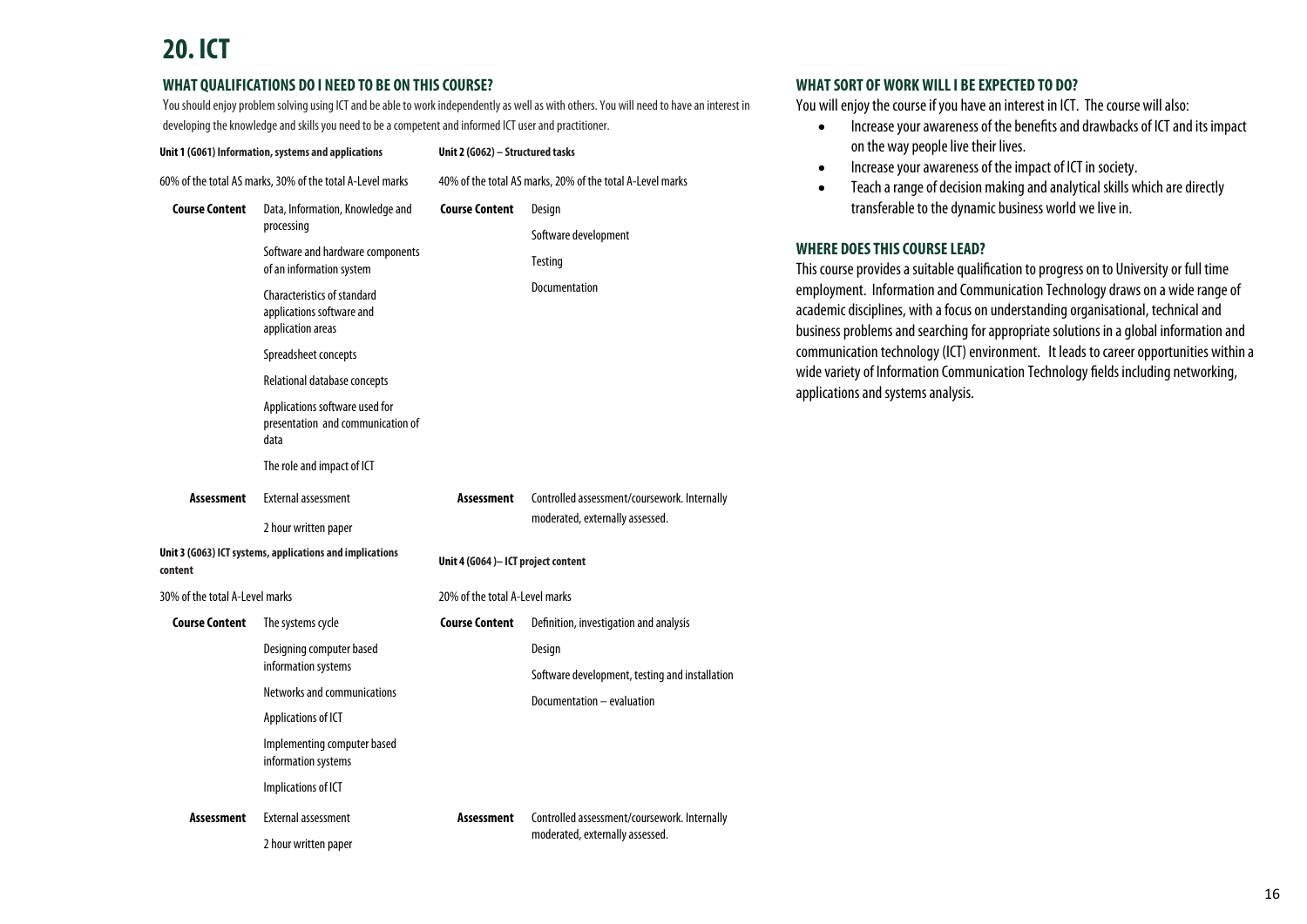### **21. Mathematics WHAT QUALIFICATIONS AND SKILLS DO I NEED TO BE ON THIS COURSE?**

Students are expected to have a grade B or above in GCSE Mathematics as well as B's or above in double science or 2 of the separate sciences. In order to be successful students must be willing to openly discuss ideas and problems with staff and each other. In addition to this they may need to read around the subject and check through work, seeking further explanation if necessary.

#### **WHAT IS THE COURSE CONTENT?**

We follow the AQA syllabus. The course contains six modules : two Applied and four Pure

**Decision**-Includes Networks and applications and Linear Programming.

**Statistics**-Includes probability, correlation and regression and Mathematical modelling using the Binomial and Normal Distribution.

**Four Pure Mathematics modules**-The 'Traditional' elements of Mathematics including Algebraic Manipulation, Trigonometric Ratios, Co-ordinate Geometry, use of Logarithms and Exponential.

#### **HOW IS THE COURSE ASSESSED?**

All modules are equally weighted and assessed by an examination lasting 90 minutes. Three modules, two pure and one applied, are examined in Summer 2017. Core 1 is a non-calculator paper. The 3 remaining modules are examined in Summer 2018.

#### **WHAT SORT OF WORK WILL I BE EXPECTED TO DO?**

Lessons involve much discussion work and the occasional use of computer software and graphic calculators. Students are expected to make notes from worked examples and informal discussions. Practice of Mathematical skills is essential and so homework is regularly set. Alongside class-work this should make up a total of at least 8 hours of Mathematical study per week.

#### **WHERE DOES THIS COURSE LEAD?**

Mathematics is a highly prestigious A Level in its own right and will be valued by admission tutors regardless of the course applied for. It is also required to proceed with the study of Engineering, Mathematics, Physics or Physical Science related subjects. Prospective employers also hold the qualification in high regard.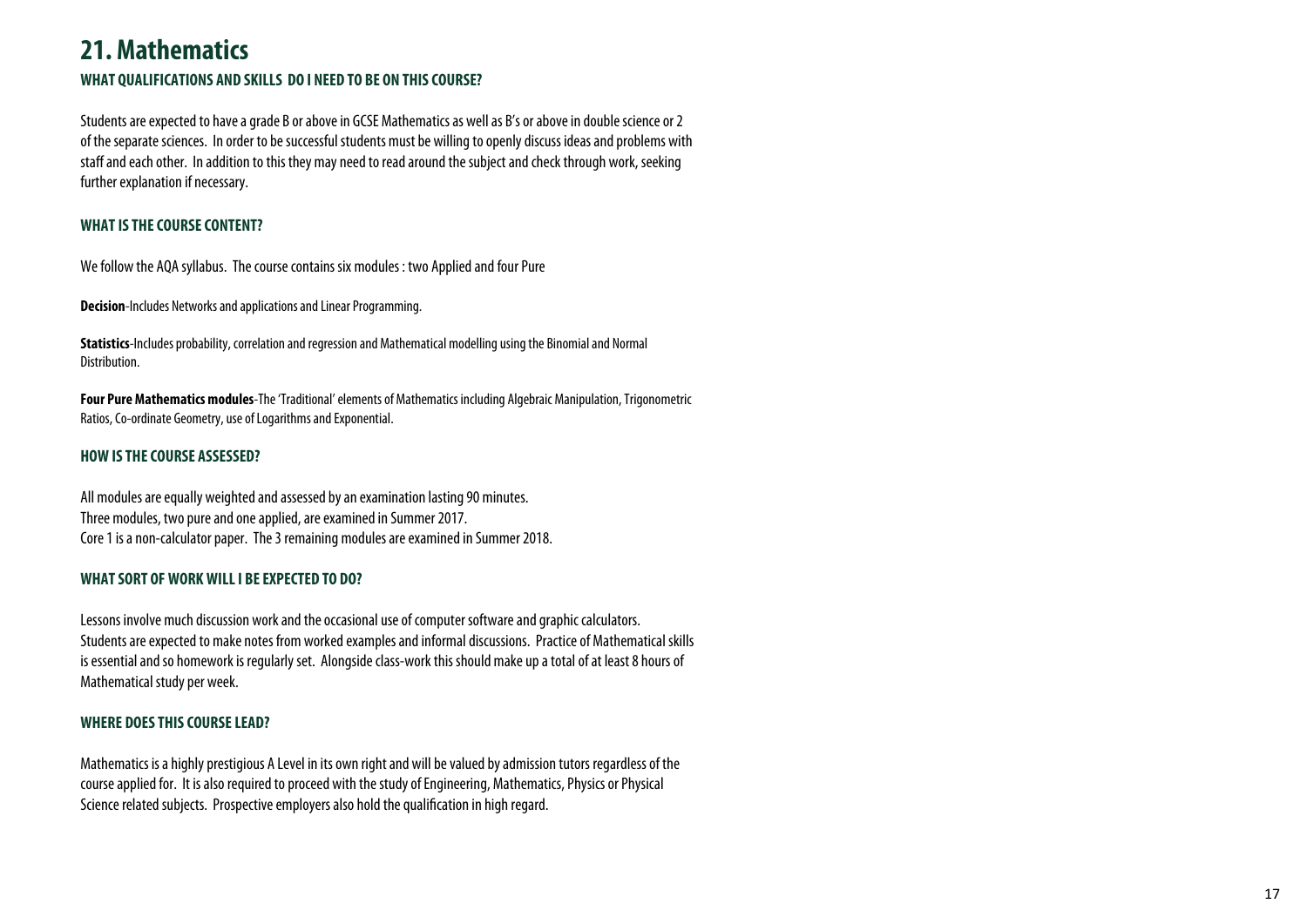#### **WHAT QUALIFICATIONS AND SKILLS DO I NEED ON THE COURSE? 22.Media Studies**

You do NOT need to have done GCSE Media Studies to access this course. Prospective students should have a range of higher grade passes; strength in English (C at GCSE), Drama, ICT and Graphic Design would be an advantage. You are expected to be able to analyse a range of media content and explain the intentions of the publishers and the effect on the audience. The course will also allow you to develop practical skills including; photography, filming, editing and design.

#### **WHAT IS THE COURSE CONTENT?**

The course consists of four units: Units 1 and 2 are studied in Y12 and units 3 and 4 are studied in Y13.

| UNIT 1: Investigating the Media (Y12 AS)  | <b>UNIT 2: Creating Media (Y12 AS)</b>             |
|-------------------------------------------|----------------------------------------------------|
| Produce a cross media study that analyses | Produce two fully realised productions from one of |
| 3 areas from:                             | the following:                                     |
| -Film                                     | -Print                                             |
| -Television                               | -Broadcasting                                      |
| -Music                                    | -Digital Media                                     |
| -Digital Media                            |                                                    |
| -Print publications                       |                                                    |

### **UNIT 3: Critical perspectives (Y13 A2) UNIT 4: Research and Production (Y13 A2)** This unit will look at the media industry and Investigation into an area of the media institutions and explore how audiences are chosen by students. The investigation identified, targeted and engaged by media will lead into a practical production piece: texts. It will cover current issues in the media -TV advert and the impact of media and technology on Table 1. Film trailer society. **All and Society** and Society.

#### **HOW IS THE COURSE ASSESSED?**

UNIT 1 and UNIT 3 are each linked to two 2 hour externally assessed exams taken at the end of both Y12 and Y13. Completing units 1 and 2 will gain an AS Level; completing units 3 and 4 as well will lead to a full A-Level. Each unit is equally weighted and carries 25% of the total mark.

#### **WHAT SORT OF WORK WILL I BE EXPECTED TO DO**?

You will be expected to analyse and explain aspects of a range of media texts. You will need to be able to research into a topic independently and produce ideas for discussion. You will have the opportunity to plan, design and create your own practical work and learn new skills.

#### **WHERE DOES THIS COURSE LEAD?**

The skills you learn in Media Studies are directly applicable to any career in the media industry. The production of quality work helps you to demonstrate to employers, college tutors and university lecturers that you have the necessary skills to work in the media sector. The skills you learn (independent research, collaborative working, planning and project development) are also transferable to many others areas of work and study.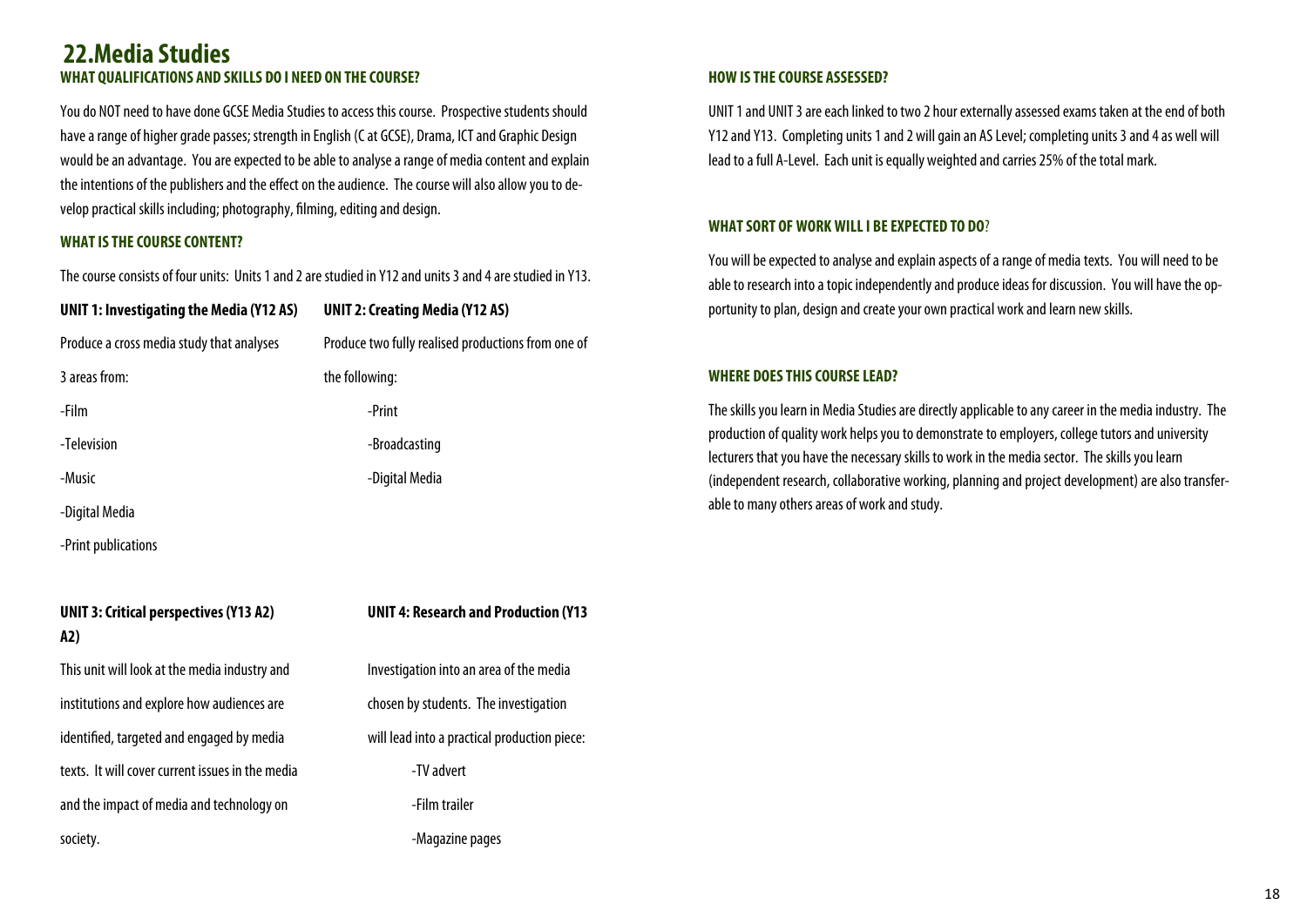### **23. Modern Foreign Languages All anguages HOW IS THE COURSE ASSESSED?**

#### **WHAT QUALIFICATIONS AND SKILLS DO I NEED TO BE ON THIS COURSE?**

A developing ability to speak the Target Language and exchange ideas is essential, as is an interest in Francophone or Hispanic countries and their cultures, the ability to reflect upon and improve their grammatical accuracy and to learn new vocabulary. A higher grade pass in the language at GCSE is a pre-requisite (A\* to B) Students have to work independently and in small groups or pairs. An interest in current affairs and an enquiring mind is an asset in order to resolve problems and grapple with language patterns.

#### **WHAT IS THE COURSE CONTENT?**

The course will comprise of 4 topics in Year 12 and 4 topics in Year 13.

| Year 12 Topics: | Family/Relationships: Relationships within the family, friendships, marriage & partnerships                |  |
|-----------------|------------------------------------------------------------------------------------------------------------|--|
|                 | Healthy Living/Lifestyle: Sport/exercise, health & well-being, holidays                                    |  |
|                 | Popular Culture: Cinema, music, fashion & trends                                                           |  |
|                 | Media: Television, advertising, communication & technology                                                 |  |
| Year 13 Topics: | Environment: Pollution, energy, protecting the planet                                                      |  |
|                 | Multicultural Society: Immigration, intergration, racism                                                   |  |
|                 | Contemporary Social Issues: Wealth & poverty, law & order, impact of scientific and technological progress |  |
|                 | Two French or Hispanic Culture Topics: e.g. study a film director or author from the target language area  |  |

#### **WHAT SORT OF WORK WILL I BE EXPECTED TO DO?**

cultural topic (A2)

| Language exercises (e.g. grammar/translation/vocab learn-      | Watch films (the department has a large collection of DVDs in Spanish and  |  |
|----------------------------------------------------------------|----------------------------------------------------------------------------|--|
| ing)                                                           | French to lend students)                                                   |  |
| Listening and reading exercises                                |                                                                            |  |
| Regular (weekly) speaking sessions, one to one, with a native  | Go to a French-speaking or Spanish-speaking country if possible. Work      |  |
| speaker                                                        | experience placements have been organised in France in the Summer          |  |
| Regularly review work studied in lessons                       | Aspire to be a Language Ambassador and support cross-curricular events in  |  |
| Research cultural items/relevant articles in the target lan-   | the Modern Languages department, such as the French breakfast, the         |  |
| quage                                                          | Sheffield international market visit, the European Day of Languages event, |  |
| Follow current affairs to help inform your opinions on various |                                                                            |  |
| topics                                                         | the tapas trip                                                             |  |
| Write essays on prescribed topics (AS) and on the chosen       |                                                                            |  |

Both AS and A2 level are assessed by two end of year examinations. One exam tests listening reading and writing skills. The other is a speaking exam.

#### **WHERE DOES THIS COURSE LEAD?**

An A level in Spanish or French enables you to access many Higher Education courses. University Language degree courses can lead to jobs with an international angle particularly in business, financial services, computing, marketing, media and journalism, law, import-export, travel and tourism, interpreting, translating and teaching. Increasingly, UK universities offer a year abroad, whatever the subject studied, and a Languages A level can give students the confidence to take up such exciting opportunities. A language can be combined with a wide range of other subjects at university such as Law with French (Sheffield University) The communication skills you learn on this A level course are a very remarketable quality and make you an ideal person to be trained in another language. As there are too few linguists in the job market, with a French or Spanish A level, you will be sought after by many employers. Statistics show how languages give you better career prospects and earnings.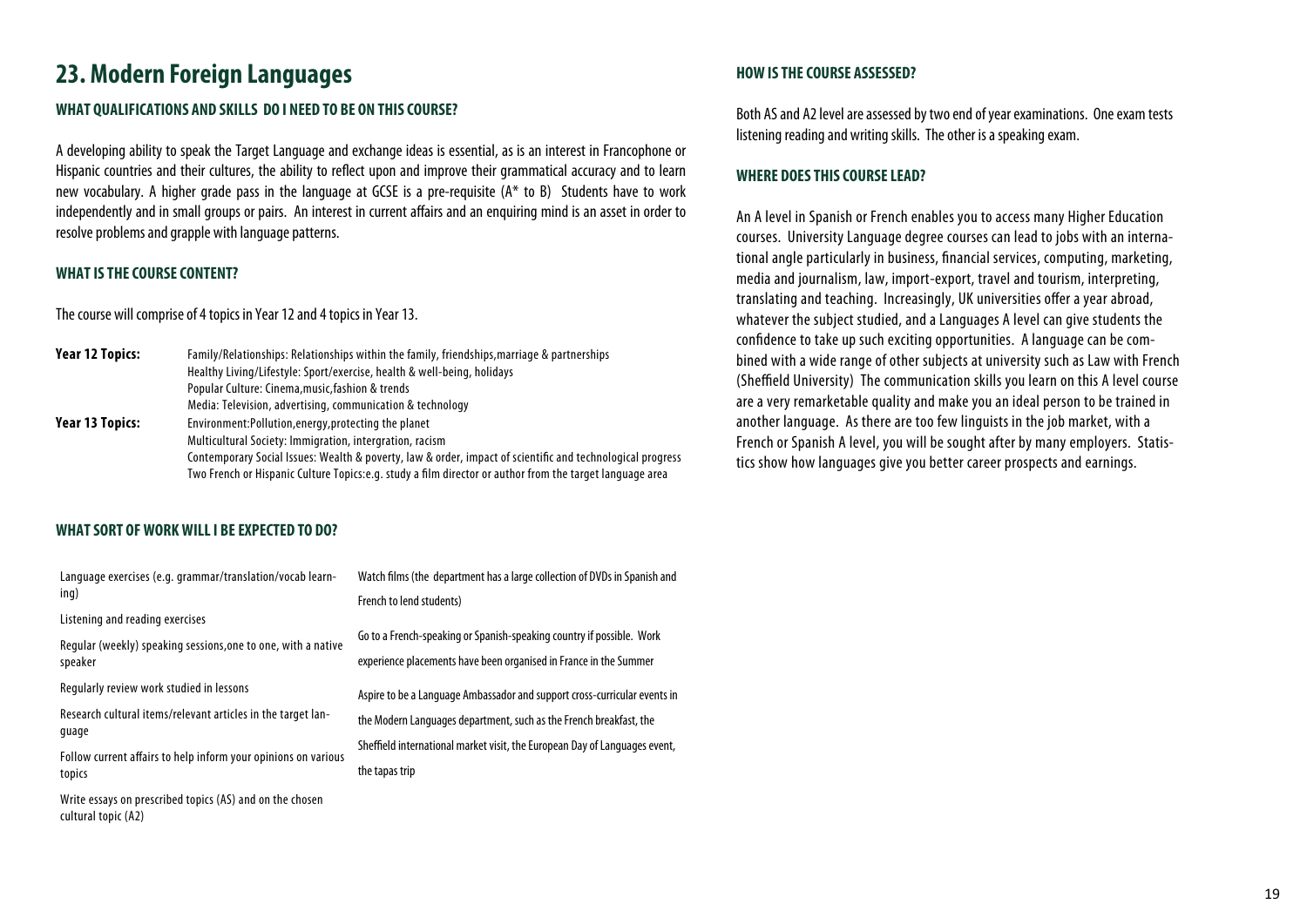### **24. MusicWHAT QUALIFICATIONS AND SKILLS DO I NEED TO BE ON THIS COURSE?**

We recommend a Grade B or above in GCSE Music, if taken. A student who does not have GCSE Music must be an able performer (Grade 5+) and a secure understanding of music theory is required in order to access the A Level Music course. To reach the required standard, it is expected that A level Music students will take instrumental lessons and take part in the extracurricular side of music whilst studying on the course.

#### **WHAT IS THE COURSE CONTENT?**

The course is designed to cover the following areas: Composing, Performing, Analysis and Aural work. Music combines creativity, imagination and academic study in a way that no other subject does and despite its highly creative nature the theoretical study of music history and theory is sufficiently rigorous that it is accepted as a challenging academic subject for entry to university courses, including universities in the prestigious Russell Group. Music is highly regarded because of the breadth of skills which students increase over the course, and the commitment they display in the development of their playing and compositional abilities. Studying Music at A Level allows you to be creative as much of the course is practical coursework and offers the chance for students to further themselves as musicians, as well as develop a greater understanding.

The course is delivered in accordance with the Edexcel specification and contains the following components:

**Component 1:** Performing (30% of the qualification) **Component 2:** Composing (30% of the qualification) **Component 3:** Appraising (40% of the qualification)

#### **HOW IS THE COURSE ASSESSED?**

For component 1, candidates are required to perform a recital of music on their chosen instrument(s) and can include some ensemble playing. The minimum performance time is 8 minutes and the performance is recorded and marked by an external examiner.

For component 2, candidates will create two musical compositions of their own. One will be a free composition (minimum of 4 minutes) and the other will be from a brief set by the exam board. Together these works will have a minimum of 6 minutes duration and for each, candidates will submit an appropriate score and recording. Both compositions are marked by an external examiner.

For component 3, candidates will sit a 2 hour written examination to test their knowledge and understanding of musical elements in the context of six areas of study. These are as follows: Vocal music; instrumental music; music for film; popular music and jazz; fusions; new directions. Each of these areas of study has 3 set works and the exam will also include unheard extracts of music that relate to the areas of study.

#### **WHAT SORT OF WORK WILL I BE EXPECTED TO DO?**

The course will involve the following types of work: Listening to and studying pieces of music; Independent reading and research; Essay writing; Music Theory and composition; Practical instrumental work.

#### **WHERE DOES THIS COURSE LEAD?**

The course lends itself well to students who want to study music in Higher Education and go on to a wide variety of job roles related to music. It also develops a wide range of sought after skills that are transferable to other areas of education and industry such as analytical skills, creative problem solving and both oral and written communication skills.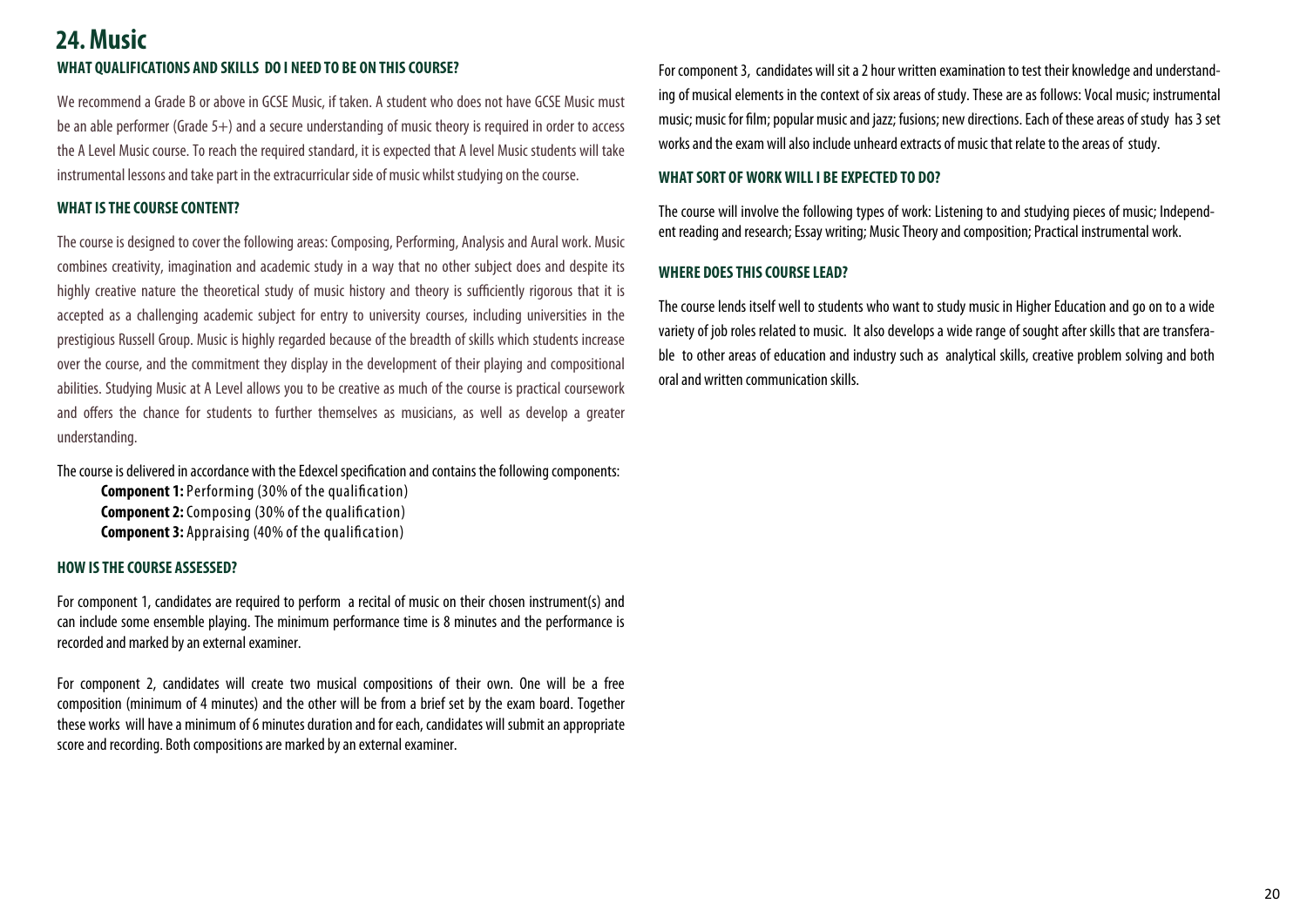# **25. Philosophy & Ethics (RS)**

#### **AN INTRODUCTION TO PHILOSOPHY AND ETHICS**

For most of us, our daily lives are full of many things which keep us busy and preoccupied. Modern 21st Century life is very fast, often stressful and noisy. The pace of change in the realm of technology is faster than many of us can keep up with. Change is the one thing that is here to stay. Virtual reality is reality! The World Wide Web, online shops and services, DVD and MP3, are all examples of modern technology, which dominate many peoples' lives

From time to time we ask ourselves 'What is it all about?'. Fundamental questions of our human existence stare us in the face as we are confronted with conflict, injustice, pain, evil, suffering, failure and death.

Such questions as: Why do people have to suffer? Can a conflict between nations ever be justified? Is a doctor acting morally in taking the life of a patient at the patient's request? What is freedom and are we really free? What do we mean when we use the terms good and evil? What does it mean to exist? If a bad act has a good outcome can it ever be justified?

It is as we begin to ask such questions that we begin to think philosophically.

Ethics and the Philosophy of Religion invites you to ask questions, to challenge your views of others, to agree, disagree, think, debate, discuss and enquire.

Philosophy begins and ends with individuals trying to understand their world and their place and purpose within it. While ethics deals with questions of right and wrong.

The following is an outline of the course:

Students must meet the five A\* to C entry requirement, but can take the subject without having studied it at GCSE level.

#### **EXAMINATION BOARD-**OCR **This is a new specification, and is likely to include the following content**

#### **AS Level will include:**

- $\bullet$  **Philosophy of Religion -** ancient philosophical influences, arguments about the existence or non-existence of God , the nature and impact of religious experience, the challenge for religious belief of the problem of evil, the nature of the soul, mind and body, the possibility of life after death.
- $\bullet$  **Religion and Ethics -** normative ethical theories, the application of ethical theory to two contemporary issues of importance, ethical language and thought.
- $\overline{\phantom{a}}$  **Developments in Religious Thought** - religious beliefs, values and teachings, their interconnections and how they vary historically and in the contemporary world, sources of religious wisdom and authority, practices which shape and express religious identity, and how these vary within a tradition.

#### **A Level will include:**

- $\bullet$  **Philosophy of Religion -** ancient philosophical influences , arguments about the existence or non-existence of God , the nature and impact of religious experience , the challenge for religious belief of the problem of evil , the nature of the soul, mind and body, the possibility of life after death, ideas about the nature of God, issues in religious language.
- $\bullet$  **Religion and Ethics** - normative ethical theories, the application of ethical theory to two contemporary issues of importance , ethical language and thought, debates surrounding the significant ideas of conscience and free will, the influence on ethical thought of developments in religious beliefs and the philosophy of religion.
- $\bullet$  **Developments in Religious Thoughts** - religious beliefs, values and teachings, their interconnections and how they vary historically and in the contemporary world, sources of religious wisdom and authority, practices which shape and express religious identity, and how these vary within a tradition, significant social and historical developments in theology and religious thought, key themes related to the relationship between religion and society

#### **HOW IS THE COURSE ASSESSED?**

The AS level will be assessed by two exams, each 1 hour in length. The A Level will be assessed by three exams, each 2 hours in length.

#### **WHERE DOES THIS COURSE LEAD?**

The maturity of thought and powers of self-expression developed in this course are vital in today's competitive market. An articulate and thoughtful person who can piece together an argument or put forward a point of view in a concise manner is an asset to many employers. Good communication is important in many fields of employment such as Retail and Marketing, Accountancy, Advertising, Insurance, Journalism, Public Relations, Personnel, Law, Police, Teaching and Youth Work.

The problems of morality and ethics considered in the course are of particular relevance in the fields of Medicine, Psychology, Nursing, Police, Ministers of Religion, Law TV and the Media. There are also many areas of business and finance where financial and managerial decisions are made which often require an individual ethical perspective.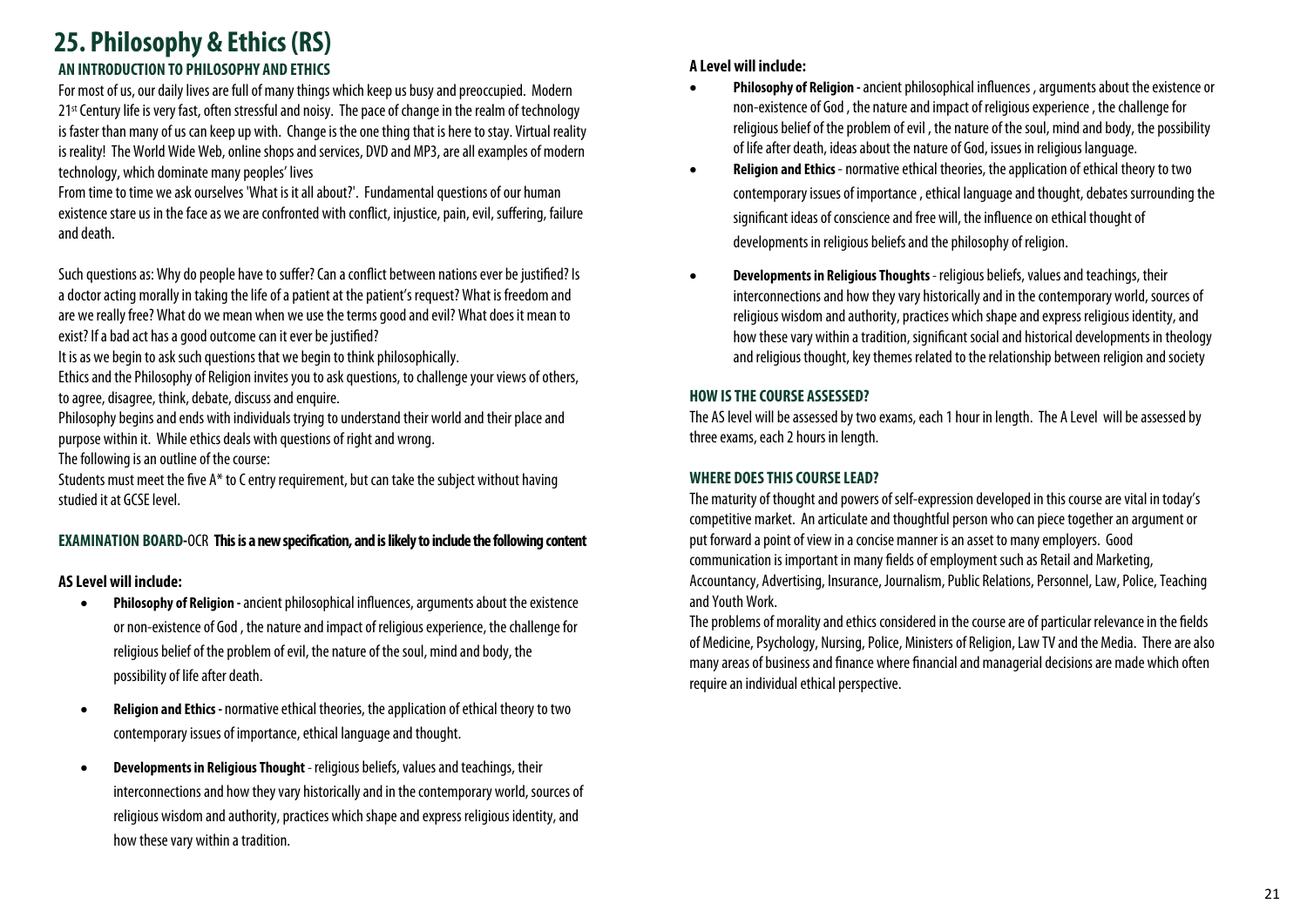### **26. Physics**

#### **WHAT QUALIFICATIONS AND SKILLS DO I NEED TO BE ON THIS COURSE?**

Students must have two grade B passes in GCSE Science (core), Separate Sciences (including Physics), or Additional Science. Students should also have achieved a minimum grade B pass in Mathematics due to the mathematical content. An interest in the subject is also essential and students will be expected to support classwork with background reading.

#### **WHAT IS THE COURSE CONTENT?**

The AS course covers measurements and their errors; particles and radiation; mechanics and materials; waves and electricity. In addition to the material covered in the AS course the A2 course also includes further mechanics and thermal physics; fields and their consequences; nuclear physics and an optional topic e.g. astrophysics or medical physics. A number of practical skills will also be gained throughout the course including manipulating equipment and materials, taking measurements and processing data.

#### **HOW IS THE COURSE ASSESSED?**

The AS course will be assessed with 2 one and a half hour exams at the end of Y12. The A2 course will be assessed with 3 two hour exams at the end of Y13, each exam covering material from both years of the course as well as practical skills.

#### **WHAT SORT OF WORK WILL I BE EXPECTED TO DO?**

Students must be able to assimilate information and then apply their knowledge and understanding to interpret and explain physics concepts in a variety of contexts. Teaching includes a variety of styles and includes practical work. Students will need to work independently during the course and develop their learning skills which will be an essential skill in any further studies.

 There will be opportunities for students to increase their knowledge of the subject with university events and a visit to CERN in Switzerland. Students are expected to make a financial contribution towards the cost of this trip.

#### **WHERE DOES THIS COURSE LEAD?**

The course provides excellent opportunities for further degree study and a wide range of careers in areas where there is national shortage of skilled personnel, e.g. Medical Physics, Electrical and Mechanical Engineering and many, many, more!

# **27. Psychology**

#### **WHAT QUALIFICATIONS AND SKILLS DO I NEED TO BE ON THIS COURSE?**

No prior knowledge of Psychology is required. However, a good range of GCSE higher grades and a genuine interest in human behaviour are required. As Psychology is classed as a Science it would be helpful for students to have at least a grade C or above in GCSE Science.

#### **WHAT IS THE COURSE CONTENT?**

The AS course looks at various aspects of Psychology including memory, prejudice, obedience and the role of nature and nurture in defining our behaviour.

In the second year for A2 the course builds upon the AS units and applies the knowledge taught in the first year to the aspects of child and clinical psychology. Topics will include day-care, schizophrenia, eating disorders and how mental health is diagnosed.

#### **HOW IS THE COURSE ASSESSED?**

The course is made up of four units: two at AS level and two at A2. Students will all follow the full A level course and take all four examinations after the two year period.

#### **WHAT SORT OF WORK WILL I BE EXPECTED TO DO?**

You will be expected to read textbooks and journals, undertake research, engage in discussions and complete written assignments. The department will expect you to show independence and resilience in your approach to fulfilling your potential.

#### **WHERE DOES THIS COURSE LEAD?**

Psychology is relevant to anyone whose work involves understanding and helping others e.g. teaching, nursing, law, police, social work, occupational therapy. It is highly regarded by universities who offer a wide range of courses and a number of students have been accepted by Oxford and Cambridge with Psychology as one of their A levels.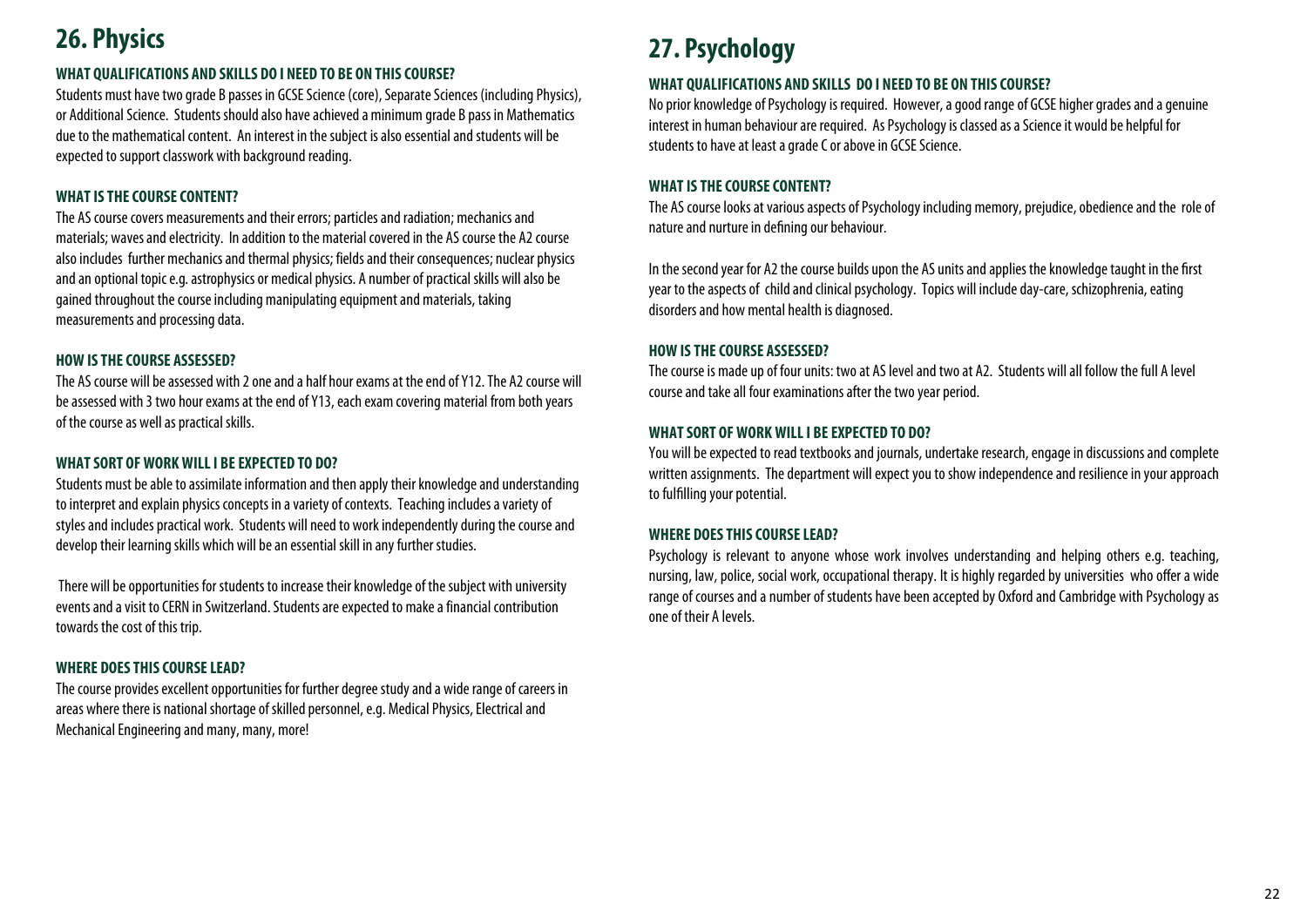### **28. Physical Education**

#### **WHAT QUALIFICATIONS AND SKILLS DO I NEED TO BE ON THIS COURSE?**

Prospective students should have a higher grade pass in Science and preferably a grade B or above in GCSE P.E. with at least a grade C on the written exam.

#### **WHAT IS THE COURSE CONTENT? AS level**

#### **Content Overview**Applied anatomy and physiology Exercise physiology Biomechanics, including technology in sport **Assessment Overview Physiological factors affecting performance**  70 marks 1hour 15 minute written paper **35%**of total AS level Applied anatomy and physiology Exercise physiology Biomechanics, including technology in sport **Physiological factors affecting performance**  70 marks 1hour 15 minute written paper **35%**of total AS level Skill acquisition Sports psychology Sport and society **Psychological and socicultural themes in physical education**  70 marks 1 hour 15 minute written paper **35%**of total AS level Performance or Coaching Evaluation of Performance for Improvement (EPI) **Performance in physical education 60 marks Non-exam assessment (NEA) 30%**of total AS level

| <b>Content Overview</b>                                | <b>Assessment Overview</b>     |          |
|--------------------------------------------------------|--------------------------------|----------|
| Applied anatomy and physiology                         | <b>Physiological factors</b>   | 30%      |
| Exercise physiology                                    | affecting performance          | of total |
| <b>Biomechanics</b>                                    | 90 marks                       | A level  |
|                                                        | 2 hour written paper           |          |
| Skill acquisition                                      | <b>Psychological factors</b>   | 20%      |
| Sports psychology                                      | affecting performance          | of total |
|                                                        | 60 marks                       | A level  |
|                                                        | 1 hour 15 written paper        |          |
| Sport and society                                      | Socio-cultural issues in       | 20%      |
| Contemporary issues in physical activity and sport     | physical activity and sport    | of total |
|                                                        | 60 marks                       | A level  |
|                                                        | 1 hour written paper           |          |
| Performance or Coaching                                | <b>Performance in physical</b> | 30%      |
| <b>Evaluation of Performance for Improvement (EPI)</b> | education                      | of total |
|                                                        | 60 marks                       | A level  |
|                                                        | Non-exam assessment (NEA)      |          |

#### **WHAT SORT OF WORK WILL I BE EXPECTED TO DO?**

At least 80% of lessons will be classroom based, involving reading, essay writing, theory and discussion. Other lessons will be activity based. Students will be expected to develop some of their practical skills in activities outside of school. Students will be expected to purchase A-level P.E. kit.

#### **WHERE DOES THIS COURSE LEAD?**

Physical Education is a useful qualification for many courses in Higher Education, as well as careers in tourism, leisure, education and the armed forces. The course will prepare students for the further study of P.E. or Sports Science, as well as other related subject areas such as Psychology, Sociology and Biology.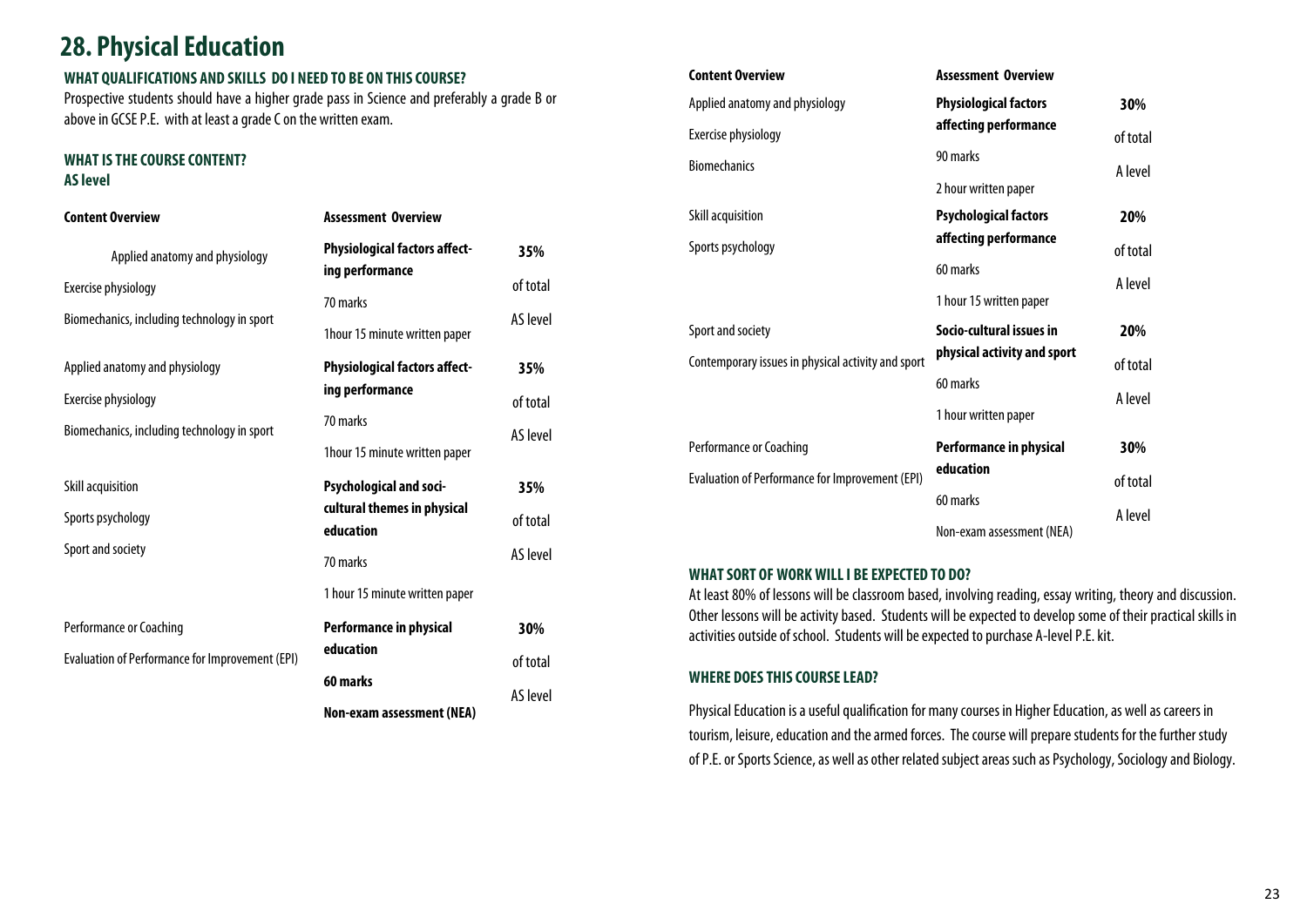### **29.Sociology**

#### **WHAT QUALIFICATIONS AND SKILLS DO I NEED ON THE COURSE?**

You do NOT need to have done GCSE Sociology to access this course. Some of the essential skills you require to be successful on the course include:

- be willing to express your views in class discussions, debates and presentations.
- be willing to listen to and respect the views of others.
- be willing to summarise evidence in essays to present a clear argument which reaches a conclusion.

#### **WHAT IS THE COURSE CONTENT?**

You will undertake the AQA qualification in Sociology and study the following components:

To gain an AS qualification you will study:

Compulsory content: Education

Methods in Context

Research methods

Optional content: Culture and Identity

Families and Households

**Health Health** 

To gain an A level qualification you will study:

Compulsory content: Education

Methods in Context

Research methods

Crime and Deviance

Theory and Methods

Optional content: Culture and Identity Families and Households Health Work, Poverty and Welfare Beliefs in Society Global Development The Media Stratification and Differentiation

#### **HOW IS THE COURSE ASSESSED?**

AS Qualification 2 x 1.5 hour written examinations A2 Qualification 3 x 2 hour written examinations covering the entire content of the course.

#### **WHAT SORT OF WORK WILL I BE EXPECTED TO DO**?

During the course you will complete extended writing and essay tasks, so being comfortable reading and assimilating information is essential, as well as the ability to express ideas and communicate well in writing. Students will be expected to have an interest in current issues and be willing to discuss these.

#### **WHERE DOES THIS COURSE LEAD?**

Sociology is an extremely valued subject for higher education entry. Students of Sociology are particularly in demand for "people centre occupations" and professions that demand an analytical approach to problem solving. Hence, Sociology students have gone on to careers as wide ranging as law, police, journalism, teaching, social work, nursing, and personnel work.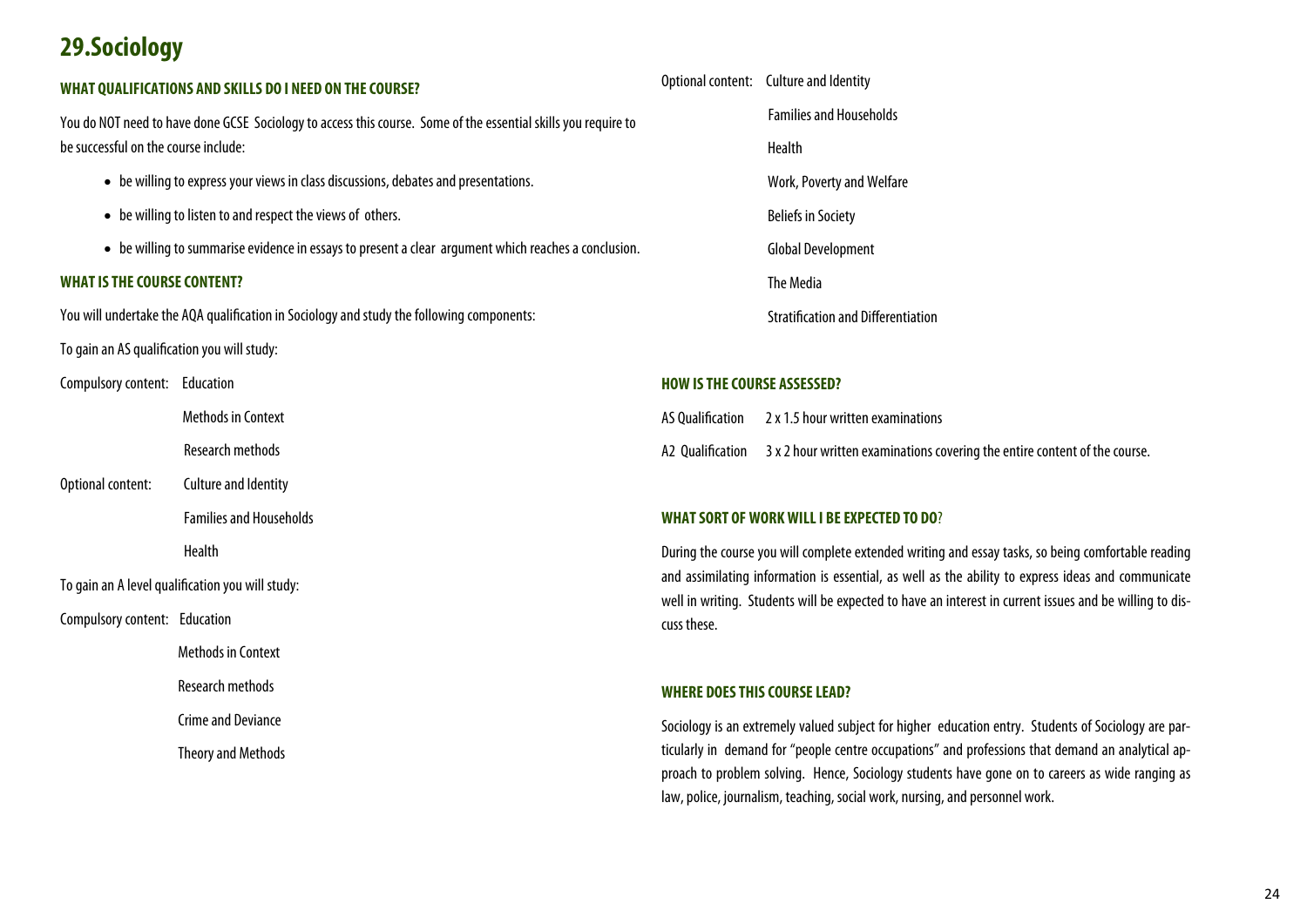### **30. Textiles**

#### **WHAT QUALIFICATIONS AND SKILLS DO I NEED TO BE ON THIS COURSE?**

Students need to have a good higher grade pass in GCSETextiles. Students should also have the ability to express themselves fluently, on paper, using both graphics and text.

#### **WHAT IS THE COURSE CONTENT?**

We follow the AQA Product Design Textiles course. The course aims to :

- $\bullet$ Encourage students to take a broad view of Design Technology
- $\bullet$  Develop students' capacity to design and make products to appreciate the complex relations between design, materials, manufacture and marketing.

#### **HOW IS THE COURSE ASSESSED?**

The assessment for the course involves two examination units (one at AS one at A2 each 25% of the marks) and two coursework units (AS and A2 - 25% of marks each)

#### **WHAT SORT OF WORK WILL I BE EXPECTED TO DO?**

**Unit 1** A written examination which is based primarily on textile materials and components

**Unit 2** A written design portfolio (coursework) with a practical outcome. This portfolio covers all aspects of the design and make process.

**Unit 3** A written examination based primarily on Design and Manufacture

**Unit 4** Candidates submit evidence of a single, substantial designing and making activity. This takes the form of a written design portfolio and a manufactured practical outcome.

#### **WHERE DOES THIS COURSE LEAD?**

Textiles gives students the opportunity to develop their own creativity, entrepreneurial and presentational skills. This subject will link well with Art or other technology to aid students' career preferences. Textiles can lead onto careers in fashion, surface pattern or interior design, in retail as a fashion buyer, or in management and sales in the retail sector. Textiles may also lead to a career as a fabric technologist and in the textiles manufacturing industry in a range of careers involved in the production of sewn goods.